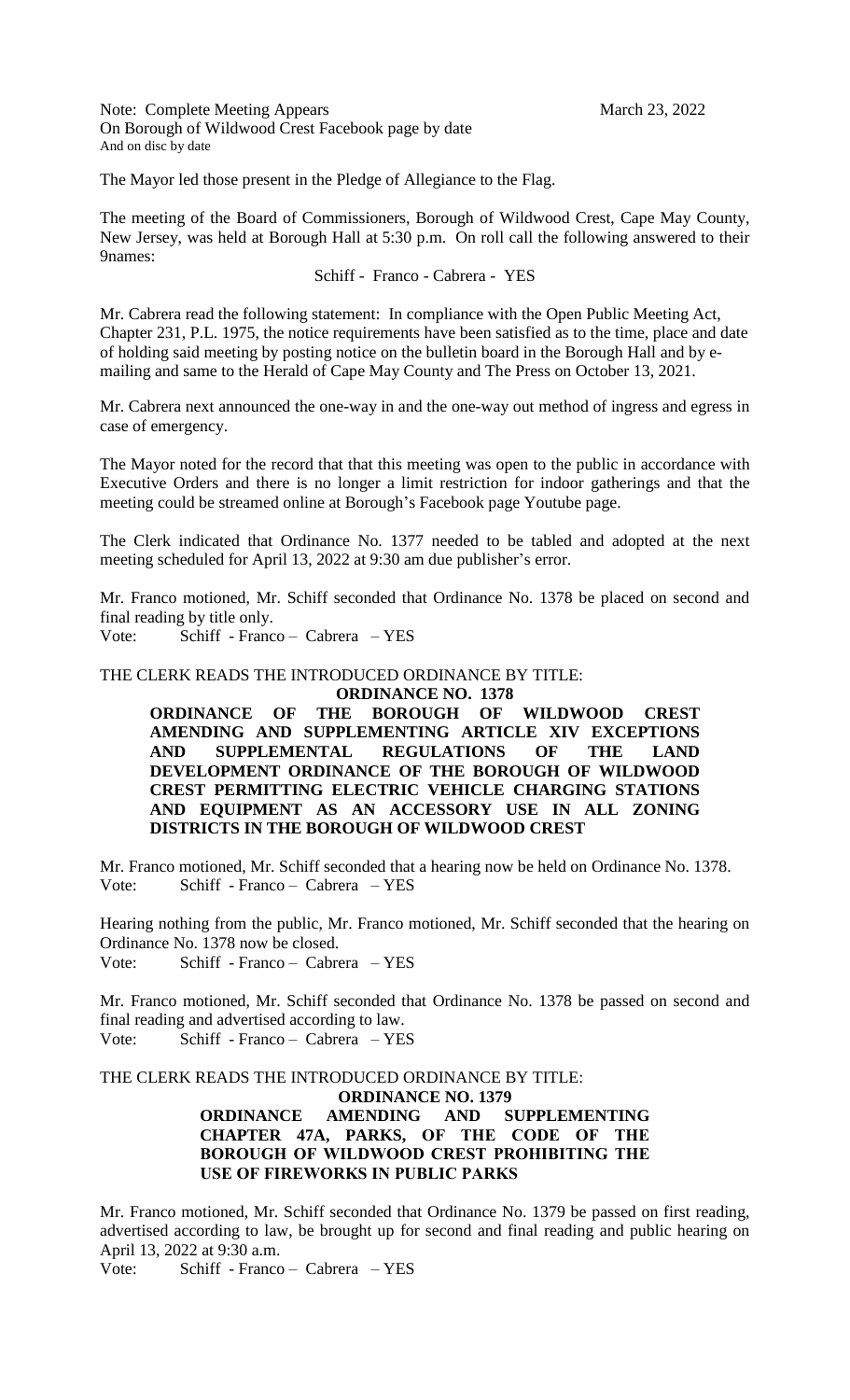### THE CLERK READS THE INTRODUCED ORDINANCE BY TITLE:

# **ORDINANCE NO. 1380**

# **ORDINANCE OF THE BOROUGH OF WILDWOOD CREST AMENDING AND SUPPLEMENTING CHAPTER 73, TAXICABS REGARDING THE LICENSING AND REGULATION OF JITNEYS IN THE BOROUGH OF WILDWOOD CREST**

Mr. Franco motioned, Mr. Schiff seconded that Ordinance No. 1380 be passed on first reading, advertised according to law, be brought up for second and final reading and public hearing on April 13, 2022 at 9:30 a.m.

Vote: Schiff - Franco – Cabrera – YES

### THE CLERK READS THE FOLLOWING RESOLUTION BY TITLE:

### RESOLUTION NO. 22-126

#### **RESOLUTION OF THE BOARD OF COMMISSIONERS OF THE BOROUGH OF WILDWOOD CREST AUTHORIZING THE CY 2022 MUNICIPAL BUDGET BE READ BY TITLE ONLY AND THAT A PUBLIC HEARING BE HELD ON THE CY 2022 MUNICIPAL BUDGET**

**WHEREAS**, N.J.S.A. 40A:4-8 provides that the budget be read by title only at the time of the public hearing if a Resolution is passed by not less than a majority of the full membership of the governing body, providing that at least one week prior to the date of hearing a complete copy of the approved budget is advertised, has been posted on the bulletin board in Borough Hall, and copies have been made available by the Borough Clerk to persons requiring them on a daily basis thereafter, including the date and time of the actual public hearing held as a result thereof; and

**WHEREAS**, these required conditions have been satisfied.

**NOW, THEREFORE, BE IT RESOLVED** by the Board of Commissioners of the Borough of Wildwood Crest, in the County of Cape May, State of New Jersey, that the municipal budget of the Borough of Wildwood Crest be read by title only.

Mr. Franco motions, Mr. Schiff seconds that the foregoing resolution be adopted. Vote: Schiff - Franco – Cabrera – YES

**PUBLIC HEARING**: Mike Garcia, auditor from Ford Scott, gave a run down on how the Borough is doing fiscally. Some highlights were that the Borough was \$646,000 below the spending CAP and \$1.1 million below the Tax Levy Cap and that \$3.7 million from surplus was applied to the budget. Furthermore, at the close of the 2021, the Borough had \$10.4 million in surplus. Lastly, the tax increase is \$6.00 per \$100,000 in assessed value, which is .06 of a cent.

Dave McWilliams, New Jersey Avenue, inquired what the budget was and the Auditor indicated \$26,378,698.32. As a follow-up, Mr. McWilliams asked about the salary ordinance and the wages and if the borough was being competitive and the borough has recently taken steps to do so.

Hearing nothing further from the public, Mr Franco motions and Mr. Schiff seconds that the Public Hearing now be closed.

Vote: Schiff - Franco – Cabrera – YES

THE CLERK READS THE FOLLOWING RESOLUTION BY TITLE:

# RESOLUTION NO. 22-127 **RESOLUTION OF THE BOARD OF COMMISSIONERS OF THE BOROUGH OF WILDWOOD CREST AUTHORIZING ADOPTION OF THE CY2022 MUNICIPAL BUDGET, INCLUSIVE OF \$16,161,864.59 FOR MUNICIPAL PURPOSES, BE ADOPTED**

**BE IT RESOLVED**, by the Board of Commissioners of the Borough of Wildwood Crest, County of Cape May, New Jersey, that the budget hereinbefore set forth is hereby adopted and shall constitute an appropriation for the purposes stated of the sums therein set forth as appropriations, and authorizations of the below amount of \$16,161,864.59 for municipal purposes.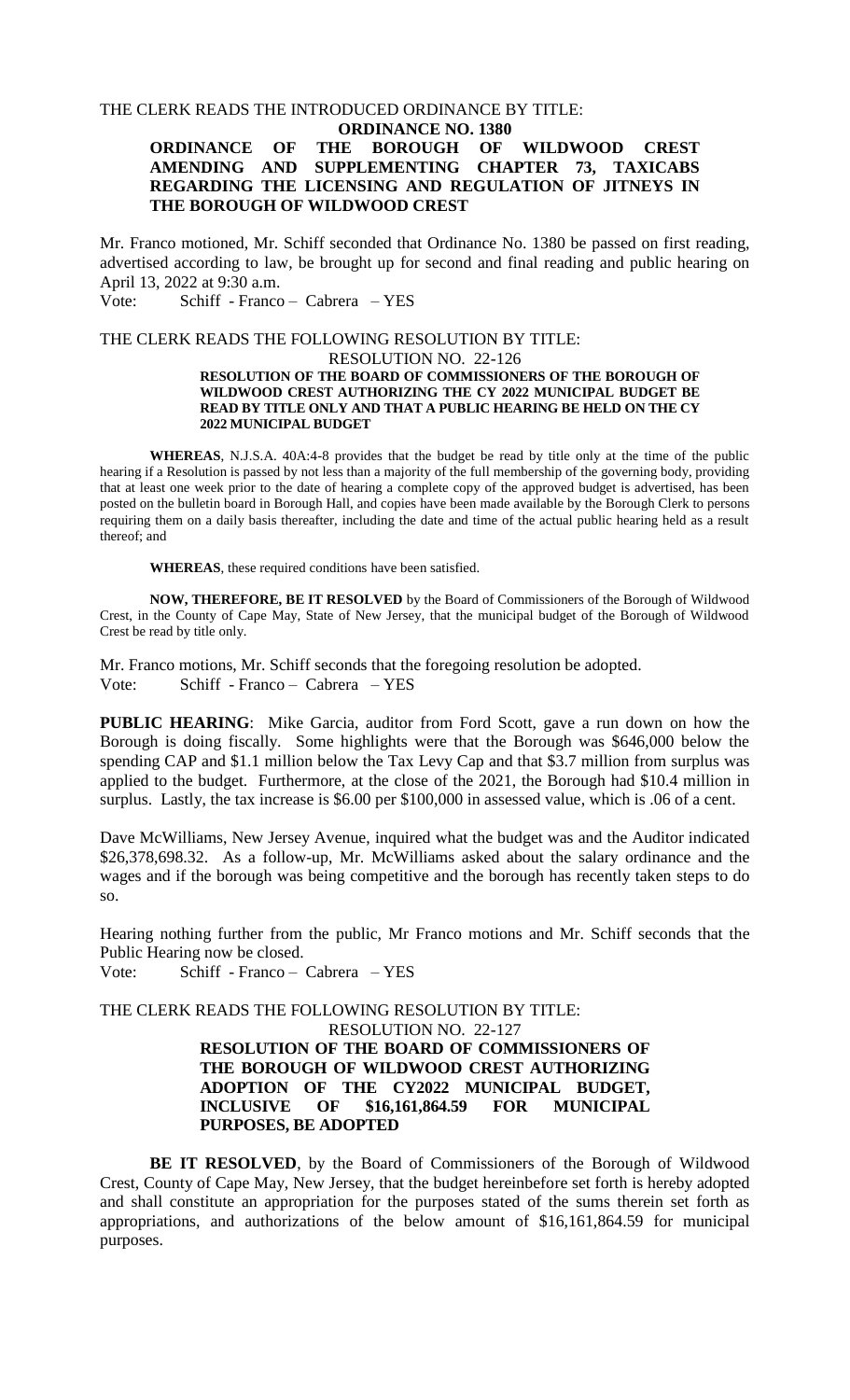**BE IT FURTHER RESOLVED** that the summary of revenues for inclusion in the 2022 MUNICIPAL BUDGET be and the same are as follows:

| <b>GENERAL REVENUES</b>               |                  |
|---------------------------------------|------------------|
| <b>Surplus Anticipated</b>            | \$3,700,000.00   |
| Miscellaneous Revenues Anticipated    | 6,166,833.73     |
| <b>Receipts from Delinquent Taxes</b> | 350,000.00       |
| AMOUNT TO BE RAISED BY TAXATION FOR   |                  |
| <b>MUNICIPAL PURPOSES</b>             | 16, 161, 864. 59 |
| <b>TOTAL REVENUES</b>                 | \$26,378,698.32  |

**BE IT FURTHER RESOLVED** that the summary of appropriations for inclusion in the 2022 MUNICIPAL BUDGET be and the same are as follows:

| <b>GENERAL APPROPRIATIONS</b> |                                       |                 |
|-------------------------------|---------------------------------------|-----------------|
| Within "CAPS"                 |                                       |                 |
|                               | (a&b) Operations including Contingent | \$15,165,881.00 |
| (e)                           | Deferred Charges and Statutory        |                 |
|                               | Expenditure – Municipal               | 1,524,343.00    |
| (f)                           | Judgments                             | 150,000.00      |
| Excluded from "CAPS"          |                                       |                 |
| (a)                           | <b>Operations - Total Operations</b>  |                 |
|                               | Excluded from "CAPS"                  | 3,468,746.73    |
| (c)                           | Capital Improvements                  | 1,137,400.00    |
| (d)                           | <b>Municipal Debt Service</b>         | 4,068,905.00    |
| (m)                           | <b>Reserved for Uncollected Taxes</b> | 863,422.59      |
|                               | <b>TOTAL APPROPRIATIONS</b>           | \$26,378,698.32 |

Mr. Franco motions, Mr. Schiff seconds that the foregoing resolution be adopted. Vote: Schiff - Franco – Cabrera – YES

### THE CLERK READS THE FOLLOWING RESOLUTION BY TITLE: RESOLUTION NO. 22-128

**RESOLUTION OF THE BOARD OF COMMISSIONERS OF THE BOROUGH OF WILDWOOD CREST AUTHORIZING AWARD OF PROFESSIONAL SERVICES CONTRACT FOR SPECIAL COUNSEL FOR GENERAL LEGAL SERVICES PERTAINING TO PUBLIC UTILITY LAW AT THE NTE SUM OF \$5,000**

**WHEREAS**, the Board of Commissioners of the Borough of Wildwood Crest has determined that there exists the need for a Special Counsel for general legal advice concerning public utility law for the Borough of Wildwood Crest, and

**WHEREAS**, this contract is awarded without competitive bidding in accordance with the provisions of the Local Public Contracts Law, N.J.S.A. 40A:11-1, et. seq. as an authorized exception to the public bidding as a Professional Services Contract; and

**WHEREAS**, under the Local Public Contracts Law, N.J.S.A. 40A:11-1, et. seq., the subject contract would be a contract for professional services because:

1. Professional services of the type herein sought are of such a nature as to require a high degree to trust and confidence in the individual providing the service and may require the creation of a confidential or fiduciary relationship between that individual and the Borough;

2. The services required are highly specialized or technical in nature;

3. The services require peculiar ability and skill, and demand a high degree of specialized knowledge or expertise;

4. The services are such that their relative worth must be judged by subjective considerations that are not susceptible of valuation by competitive bidding;

5. The individual or entity who will provide these services has demonstrated competence and particular expertise in the services required;

6. The individual or entity who will perform these services is held to and fully adheres to the strict ethical standards that govern the involved profession;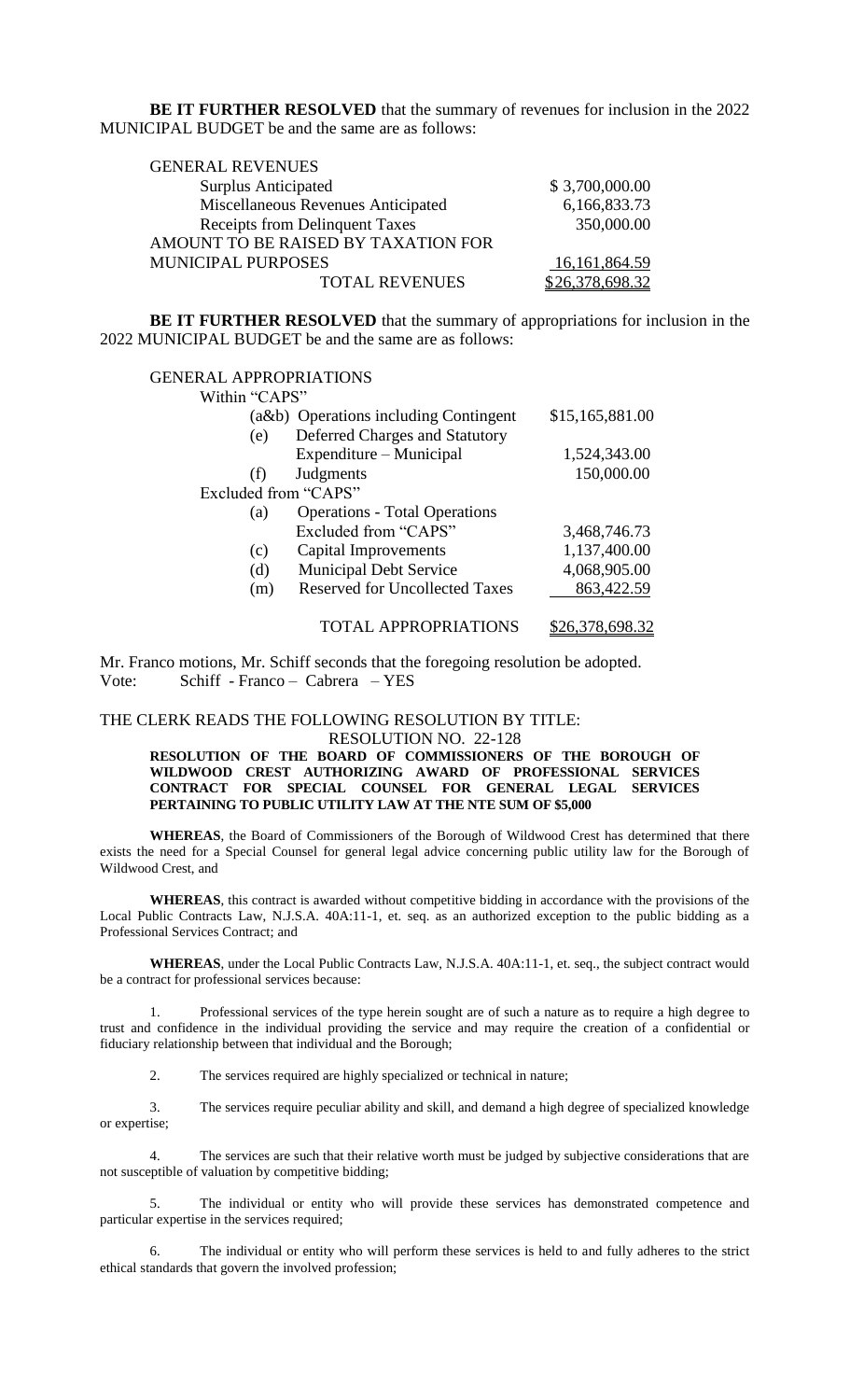7. The services include advise to and consultation with the municipality that require both knowledge and judgment on the part of the individual or entity providing services, as well as the confidence of the municipal officials, such that competitive bidding is not feasible or practical;

8. The services to be provided are such that their nature, scope and duration are not capable of precise measurement, but rather require a flexibility and discretion that render competitive bidding impractical and inefficient; and

**WHEREAS**, the Commissioners of the Borough of Wildwood Crest desire to appoint Joseph P. Baumann, Jr., of McManimon Scotland Baumann, LLC, to serve as special counsel to the Borough of Wildwood Crest to handle all legal work necessary and as may be assigned by the Borough to represent the interests of the Borough of Wildwood Crest.

**WHEREAS**, the CFO has certified the availability of funds as evidenced below by her signature: Account Number(s)\_\_\_\_\_\_\_\_\_\_\_\_\_\_\_\_\_\_\_\_\_ Amount \_\_\_\_\_\_\_\_\_\_\_\_\_\_\_\_\_\_\_\_ Signature\_

**NOW, THEREFORE, BE IT RESOLVED**, by the Board of Commissioners of the Borough of Wildwood Crest, in the County of Cape May, New Jersey, as follows:

1. The above recital paragraphs are incorporated herein as if set forth at length.

2. That a contract for Special Counsel is awarded to Joseph P. Baumann, Jr., of McManimon Scotland Baumann, LLC.

The award of this contract is contingent upon compliance with the New Jersey Pay to Play Law as set forth in N.J.S.A. 19:44A-1; production of the Business Entity Disclosure Certificate, Affirmative Action Compliance Notice, New Jersey Certificate of Employee Information Report, New Jersey Business Registration Certificate and proof of insurance as required in the contract and certification from the Chief Financial Officer as to the availability of funds; a copy of these documents shall be kept on file in the office of the Borough Clerk.

4. That the Mayor and Borough Clerk are hereby authorized and empowered to enter into a contract effective immediately through March 22, 2023, with Joseph P. Baumann, Jr., of McManimon Scotland Baumann, LLC who shall be compensated at the not to exceed sum of \$5,000.00.

5. That a Notice of Award shall be published in *The Herald of Cape May County* as required by law within ten (10) days of passage of this Resolution, which notice shall state that this Resolution and the contract are on file and available for public inspection in the office of the Borough Clerk.

Mr. Schiff motions, Mr. Franco seconds that the foregoing resolution be adopted. Vote: Schiff - Franco – Cabrera – YES

### THE CLERK READS THE FOLLOWING RESOLUTION BY TITLE:

#### RESOLUTION NO. 22-129 **RESOLUTION OF THE BOARD OF COMMISSIONERS OF THE BOROUGH OF WILDWOOD CREST AUTHORIZING THE BOROUGH OF WILDWOOD CREST TO ENTER INTO NEW JERSEY COOPERATIVE PURCHASING ALLIANCE # CK04**

**WHEREAS**, N.J.S.A. 40A:11-11 (5) authorizes contracting units to establish a Cooperative Pricing System for the provision and performance of goods and services and to enter into Cooperative Pricing Agreements for its administration; and

**WHEREAS**, the County of Bergen (Lead Agency) is conducting a voluntary Cooperative Pricing System known as the New Jersey Cooperative Purchasing Alliance # CK04with other contracting units; and

**WHEREAS**, on March 23, 2022, the Board of Commissioners of the Borough of Wildwood Crest, County of Cape May, State of New Jersey duly considered participation in a Cooperative Pricing System for the provision and performance of goods and services.

**NOW, THEREFORE, BE IT RESOLVED** by the Board of Commissioners of the Borough of Wildwood Crest that this resolution shall be cited as the Cooperative Pricing Resolution of the Borough of Wildwood Crest pursuant to the Provisions of NJSA 40A:11-11 (5), that the Mayor is hereby authorized to enter into New Jersey Cooperative Purchasing Alliance # CK04 with the Lead Agency.

**BE IT FURTHER RESOLVED** that the Lead Agency shall be responsible for complying with the provisions of the Local Public Contracts Law (NJSA 40A:11-1 et seq.) and all other provisions of the revised statutes of the State of New Jersey.

FOR THE BOROUGH OF WILDWOOD CREST Witness/Attest:

Patricia A. Feketics, Clerk

By:<br>Don Cabrera, Mayor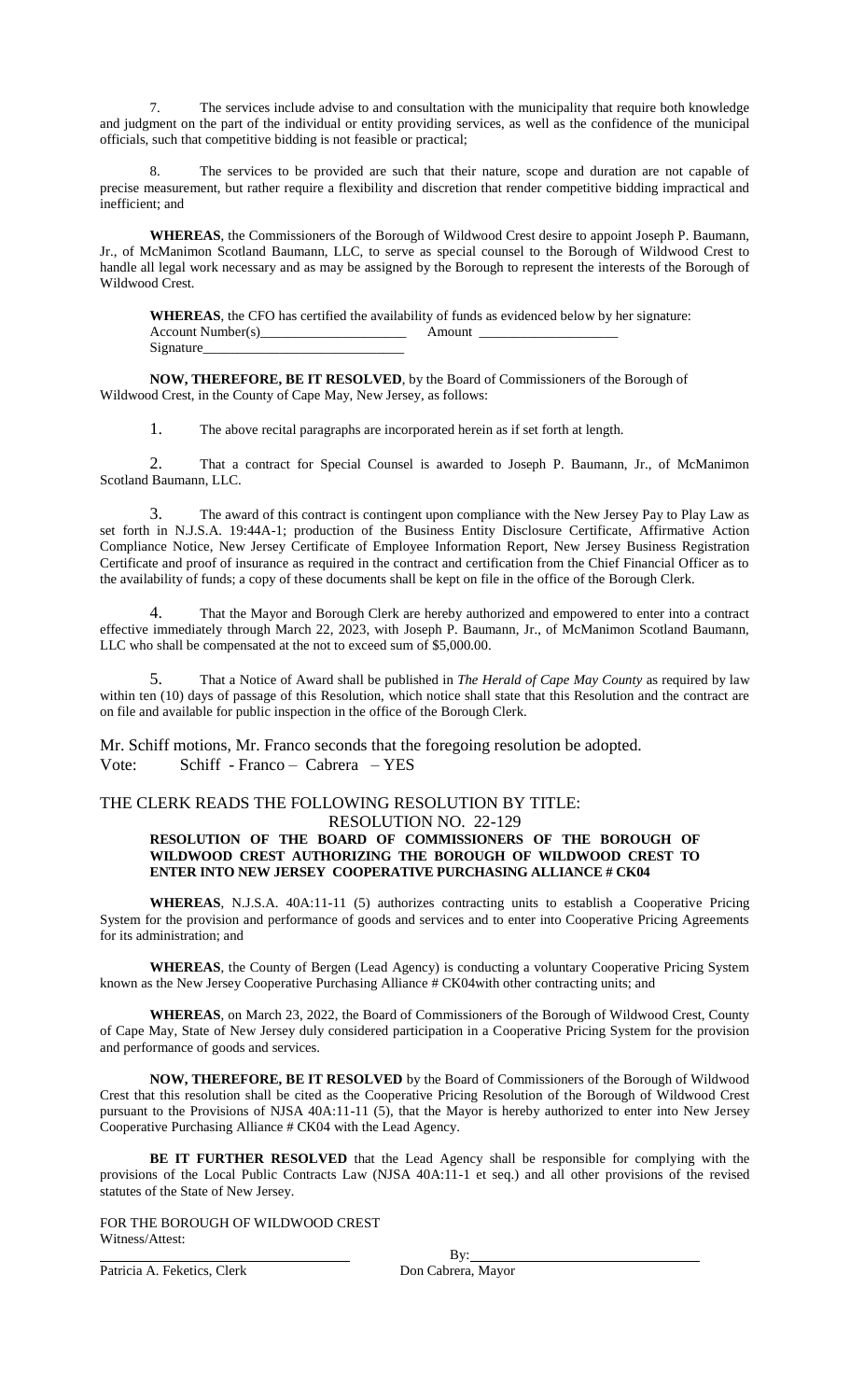Mr. Franco motions, Mr. Schiff seconds that the foregoing resolution be adopted. Vote: Schiff - Franco – Cabrera – YES

# THE CLERK READS THE FOLLOWING RESOLUTION BY TITLE:

RESOLUTION NO. 22-130 **RESOLUTION OF THE BOARD OF COMMISSIONERS OF THE BOROUGH OF WILDWOOD CREST AUTHORIZING BOROUGH ENGINEER WORK ORDER FOR BEACH PATROL HEADQUARTERS RENOVATIONS: DESIGN DEVELOPMENT, PREPARATION OF CONSTRUCTION DOCUMENTS, BIDDING AND AWARD, AND CONSTRUCTION PHASE SERVICES AT THE NTE SUM OF \$195,000**

**WHEREAS**, the Board of Commissioners of the Borough of Wildwood Crest desires to authorize issuance of a Work Order to the Borough Engineer, Marc DeBlasio and the Firm of DeBlasio & Associates for **BEACH PATROL HEADQUARTERS RENOVATIONS:- DESIGN DEVELOPMENT (\$90,000), PREPARATION OF CONSTRUCTION DOCUMENTS (\$30,000), AND BIDDING AND AWARD (\$10,000), AND CONSTRUCTION PHASE SERVICES (\$65,000.00)** for engineering services which are more specifically set forth in the attached Proposal from Marc DeBlasio and the Firm of DeBlasio & Associates, dated **January 6, 2022** which is made a part hereof by reference as if fully set forth at the billable rates set forth in the professional services agreement between Marc DeBlasio and Borough not to exceed **\$195,000.00**; and

**WHEREAS**, the CFO has certified the availability of funds as evidenced below by her signature:

Account Number(s): \_\_\_\_\_\_\_\_\_\_ Amount: \$195,000.00 Signature\_\_\_\_\_\_\_\_\_\_\_\_\_\_\_\_\_\_\_\_\_\_\_\_\_\_\_\_\_

**NOW, THEREFORE, BE IT RESOLVED** by the Board of Commissioners of the Borough of Wildwood Crest, in the County of Cape May, New Jersey, as follows:

1. The above recital paragraphs are incorporated herein as if set forth at length.

2. The Mayor and Borough Clerk are hereby authorized and empowered to execute the attached Work Order authorizing MARC DEBLASIO and DEBLASIO & ASSOCIATES to perform the professional engineering services as described in the Proposal, which is hereby approved, at the billable rates set forth in the professional services agreement between Marc DeBlasio and Borough not to exceed **\$195,000.00**.

Mr. Schiff motions, Mr. Franco seconds that the foregoing resolution be adopted. Vote: Schiff - Franco – Cabrera – YES

#### THE CLERK READS THE FOLLOWING RESOLUTION BY TITLE:

RESOLUTION NO. 22-131

**RESOLUTION OF THE BOARD OF COMMISSIONERS OF THE BOROUGH OF WILDWOOD CREST AUTHORIZING WAIVER OF THE FEE REQUIRED FOR APPLICATION BY THE WILDWOOD CREST SCHOOL DISTRICT TO HOST A GRADUATION CEREMONY AT CENTENNIAL PARK ON JUNE 16, 2022 FROM 5:00- 7:00 PM** 

**WHEREAS**, Wildwood Crest School District has requested the use of Centennial Park to host a graduation ceremony at Centennial Park on June 16, 2022 from 5:00-7:00 pm; and

**WHEREAS**, the Board of Commissioners of the Borough of Wildwood Crest has reviewed the request for their upcoming graduation ceremony and in the spirit of supporting our local school district and our community, the Board of Commissioners has agreed to waive the fee required by application.

**NOW, THEREFORE, BE IT RESOLVED** by the Board of Commissioners of the Borough of Wildwood Crest, County of Cape May, New Jersey, that the fee required by application of the Wildwood Crest School District for the graduation ceremony being held on June 16, 2022 from 5:00-7:00 pm at Centennial Park.

Mr. Schiff motions, Mr. Franco seconds that the foregoing resolution be adopted. Vote: Schiff - Franco – Cabrera – YES

#### THE CLERK READS THE FOLLOWING RESOLUTION BY TITLE: RESOLUTION NO. 22-132 **AUTHORIZING THE APPOINTMENT OF JOSEPH FRANCO, JR. AS CLASS III MEMBER TO THE WILDWOOD CREST WILDWOOD CREST PLANNING BOARD**

**WHEREAS**, N.J.S.A. 40:55D-23 provides for Planning Board membership; and

**WHEREAS**, the Borough of Wildwood Crest has adopted Ordinance No. 501 relative to said Planning Board membership, pursuant to the aforesaid statutory authority; and

**WHEREAS**, N.J.S.A. 40:55D-23 provides for the appointment of a Class III member, which shall be a member of the governing body; and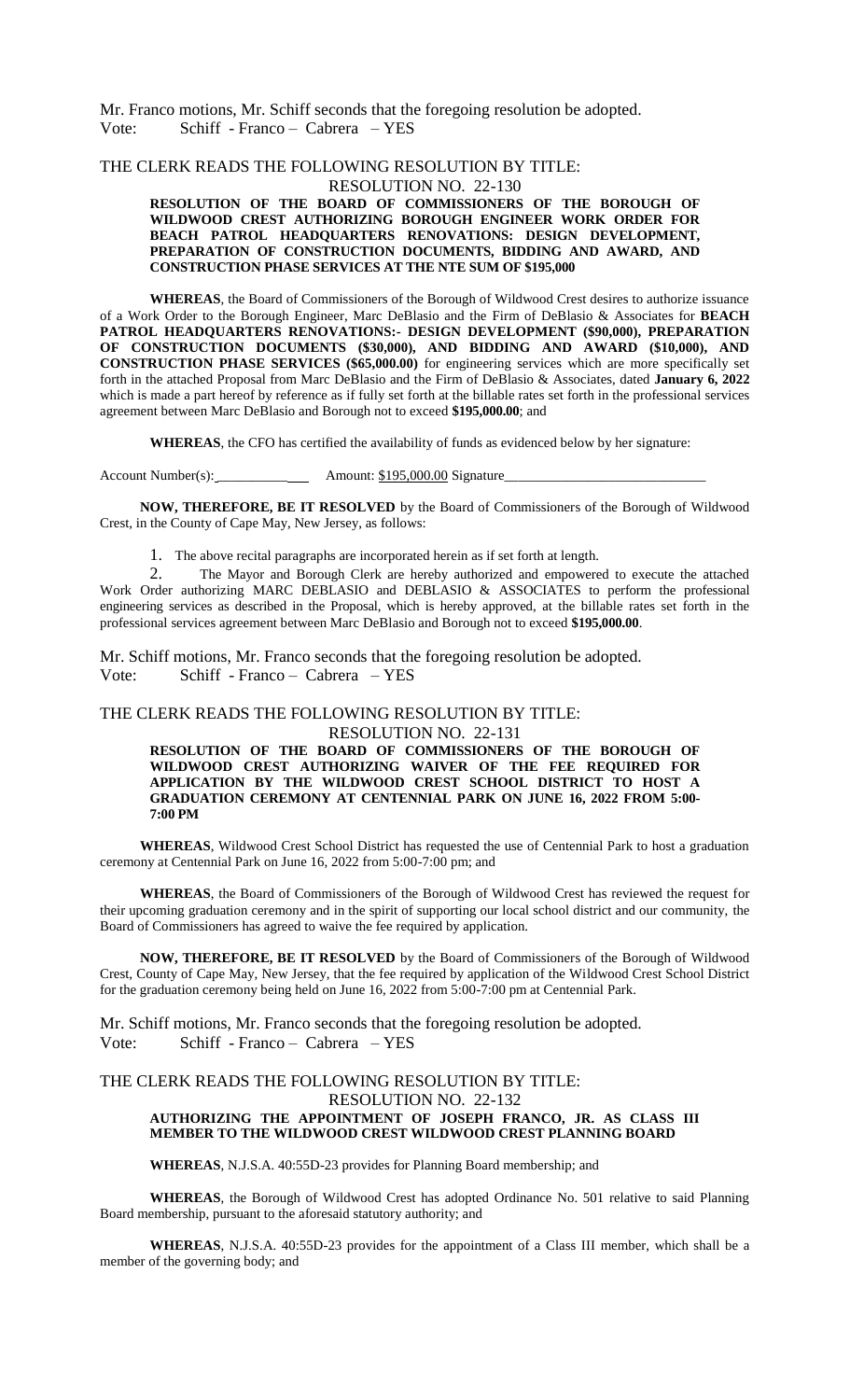**WHEREAS**, Commissioner Joseph M. Schiff was appointed as Class III member to the Wildwood Crest Planning Board on January 4, 2022 via Resolution No. 22-51; and

**WHEREAS**, Joseph M. Schiff has submitted a letter of resignation for his membership on the Wildwood Crest Planning Board on March 2, 2022; and

**WHEREAS**, Commissioner Joseph Franco, Jr. has expressed interest in serving as Class III member to the Wildwood Crest Planning Board; and

**WHEREAS**, it is the desire of the Board of Commissioners to appoint Joseph Franco, Jr. as Class III member to the Wildwood Crest Planning Board to serve through December 31, 2025.

**NOW THEREFORE, BE IT RESOLVED** by the Board of Commissioners of the Borough of Wildwood Crest, in the County of Cape May and State of New Jersey, that the following appointment is hereby made:

> **JOSEPH FRANCO, JR**., as Class III member of the Planning Board of the Borough of Wildwood Crest to a term commencing effective immediately and terminating December 31, 2025, the expiration date of term of office.

**BE IT FURTHER RESOLVED** by the Board of Commissioners that the foregoing appointment is hereby confirmed and ratified.

Mr. Schiff motions, Mr. Cabrera seconds that the foregoing resolution be adopted. Vote: Schiff - Franco – Cabrera – YES

#### THE CLERK READS THE FOLLOWING RESOLUTION BY TITLE:

RESOLUTION NO. 22-133

#### **RESOLUTION OF THE BOARD OF COMMISSIONERS OF THE BOROUGH OF WILDWOOD CREST AUTHORIZING THE APPOINTMENT OF ANGELA DANIELS TO FILL A VACANCY AS A MEMBER OF THE WILDWOOD CREST PLANNING BOARD COMMENCING IMMEDIATELY AND EXPIRING DECEMBER 31, 2023**

**WHEREAS**, it is the desire of the Board of Commissioners of the Borough of Wildwood Crest to appoint ANGELA DANIELS as a member of the PLANNING BOARD of the Borough of Wildwood Crest to fill a vacancy with the term expiring December 31, 2023.

**NOW, THEREFORE, BE IT RESOLVED** by the Board of Commissioners of the Borough of Wildwood Crest that ANGELA DANIELS is hereby appointed as a member of the PLANNING BOARD of the Borough of Wildwood Crest to fill a vacancy commencing immediately and expiring December 31, 2023.

Mr. Schiff motions, Mr. Franco seconds that the foregoing resolution be adopted. Vote: Schiff - Franco – Cabrera – YES

#### THE CLERK READS THE FOLLOWING RESOLUTION BY TITLE: RESOLUTION NO. 22-134

**RESOLUTION OF THE BOARD OF COMMISSIONERS OF THE BOROUGH OF WILDWOOD CREST AUTHORIZING THE APPOINTMENT OF WILLIAM BUMBERNICK AS ALTERNATE #1 MEMBER OF THE WILDWOOD CREST PLANNING BOARD COMMENCING IMMEDIATELY AND EXPIRING DECEMBER 31, 2023**

**WHEREAS**, it is the desire of the Board of Commissioners of the Borough of Wildwood Crest to appoint WILLIAM BUMBERNICK as a member of the PLANNING BOARD of the Borough of Wildwood Crest as Alternate #1 Member with the term expiring December 31, 2023.

**NOW, THEREFORE, BE IT RESOLVED** by the Board of Commissioners of the Borough of Wildwood Crest that WILLIAM BUMBERNICK is hereby appointed as Alternate #1 Member of the PLANNING BOARD of the Borough of Wildwood Crest commencing immediately and expiring December 31, 2023.

Mr. Schiff motions, Mr. Franco seconds that the foregoing resolution be adopted. Vote: Schiff - Franco – Cabrera – YES

### THE CLERK READS THE FOLLOWING RESOLUTION BY TITLE: RESOLUTION NO. 22-135

**RESOLUTION OF THE BOARD OF COMMISSIONERS OF THE BOROUGH OF WILDWOOD CREST AUTHORIZING THE APPOINTMENT OF BRIAN STUART AS ALTERNATE #2 MEMBER OF THE WILDWOOD CREST PLANNING BOARD COMMENCING IMMEDIATELY AND EXPIRING DECEMBER 31, 2023**

**WHEREAS**, it is the desire of the Board of Commissioners of the Borough of Wildwood Crest to appoint BRIAN STUART as a member of the PLANNING BOARD of the Borough of Wildwood Crest as Alternate #2 Member with the term expiring December 31, 2023.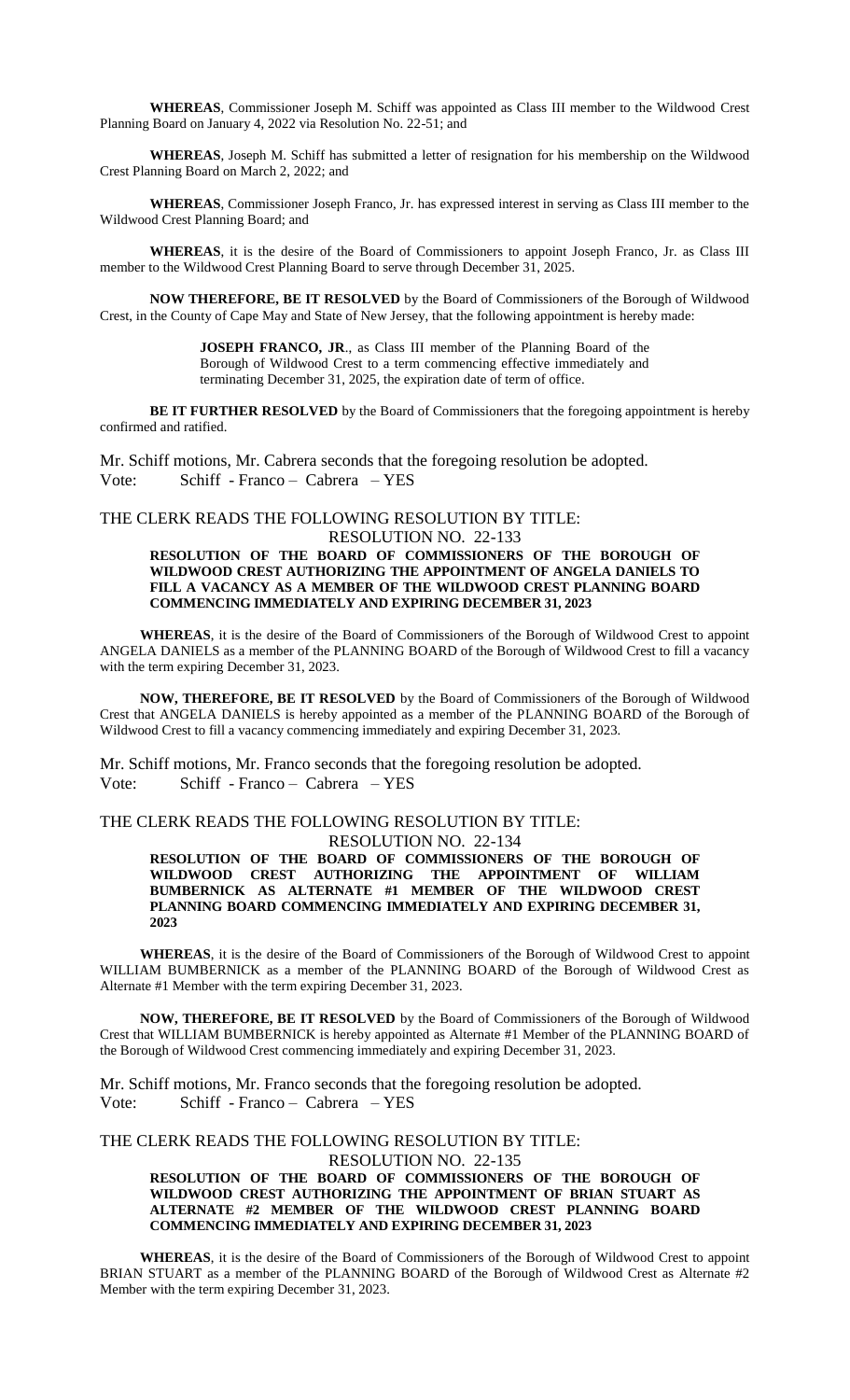**NOW, THEREFORE, BE IT RESOLVED** by the Board of Commissioners of the Borough of Wildwood Crest that BRIAN STUART is hereby appointed as Alternate #2 Member of the PLANNING BOARD of the Borough of Wildwood Crest commencing immediately and expiring December 31, 2023.

Mr. Schiff motions, Mr. Franco seconds that the foregoing resolution be adopted. Vote: Schiff - Franco – Cabrera – YES

THE CLERK READS THE FOLLOWING RESOLUTION BY TITLE:

#### RESOLUTION NO. 22-136 **RESOLUTION OF THE BOARD OF COMMISSIONERS OF THE BOROUGH OF WILDWOOD CREST AUTHORIZING THE APPOINTMENT OF VINCENT TENAGLIA AS ALTERNATE #3 MEMBER OF THE WILDWOOD CREST PLANNING BOARD COMMENCING IMMEDIATELY AND EXPIRING DECEMBER 31, 2022**

**WHEREAS**, it is the desire of the Board of Commissioners of the Borough of Wildwood Crest to appoint VINCENT TENAGLIA as a member of the PLANNING BOARD of the Borough of Wildwood Crest as Alternate #3 Member with the term expiring December 31, 2022.

**NOW, THEREFORE, BE IT RESOLVED** by the Board of Commissioners of the Borough of Wildwood Crest that VINCENT TENAGLIA is hereby appointed as Alternate #3 Member of the PLANNING BOARD of the Borough of Wildwood Crest commencing immediately and expiring December 31, 2022.

Mr. Schiff motions, Mr. Franco seconds that the foregoing resolution be adopted. Vote: Schiff - Franco – Cabrera – YES

# THE CLERK READS THE FOLLOWING RESOLUTION BY TITLE:

RESOLUTION NO. 22-137

#### **RESOLUTION OF THE BOARD OF COMMISSIONERS OF THE BOROUGH OF WILDWOOD CREST AUTHORIZING THE APPOINTMENT OF BRADLEY VOGDES AS ALTERNATE #4 MEMBER OF THE WILDWOOD CREST PLANNING BOARD COMMENCING IMMEDIATELY AND EXPIRING DECEMBER 31, 2022**

**WHEREAS**, it is the desire of the Board of Commissioners of the Borough of Wildwood Crest to appoint BRADLEY VOGDES as a member of the PLANNING BOARD of the Borough of Wildwood Crest as Alternate #4 Member with the term expiring December 31, 2022.

**NOW, THEREFORE, BE IT RESOLVED** by the Board of Commissioners of the Borough of Wildwood Crest that BRADLEY VOGDES is hereby appointed as Alternate #4 Member of the PLANNING BOARD of the Borough of Wildwood Crest commencing immediately and expiring December 31, 2022.

Mr. Schiff motions, Mr. Franco seconds that the foregoing resolution be adopted. Vote: Schiff - Franco – Cabrera – YES

#### THE CLERK READS THE FOLLOWING RESOLUTION BY TITLE: RESOLUTION NO. 22-138

**RESOLUTION OF THE BOARD OF COMMISSIONERS OF THE BOROUGH OF WILDWOOD CREST AUTHORIZING BOROUGH ENGINEER WORK ORDER FOR NJDEP CAFRA INDIVIDUAL PERMIT APPLICATION FOR BEACH FRONT IMPROVEMENTS, SAND BACK PASSING & BEACH AND DUNE MAINTENANCE ACTIVITIES AT THE NTE SUM OF \$99,000**

**WHEREAS**, the Board of Commissioners of the Borough of Wildwood Crest desires to authorize issuance of a Work Order to the Borough Engineer, Marc DeBlasio and the Firm of DeBlasio & Associates for **NJDEP CAFRA INDIVIDUAL PERMIT APPLICATION FOR BEACH FRONT IMPROVEMENTS, SAND BACK PASSING & BEACH AND DUNE MAINTENANCE ACTIVITIES: SURVEY AND BASE MAPPING (\$39,000.00), ENGINEERING AND ENVIRONMENTAL SERVICES (\$22,000.00), DESIGN DOCUMENTS, BIDDING AND AWARD -BEACH BACK PASSING (\$12,000.00) AND CONSTRUCTION PHASE & AS-BUILT SERVICES -BEACH BACK PASSING (\$26,000.00)** for engineering services which are more specifically set forth in the attached Proposal from Marc DeBlasio and the Firm of DeBlasio & Associates, dated **March 18, 2022** which is made a part hereof by reference as if fully set forth at the billable rates set forth in the professional services agreement between Marc DeBlasio and Borough not to exceed **\$99,000.00**; and

**WHEREAS**, the CFO has certified the availability of funds as evidenced below by her signature:

Account Number(s): \_\_\_\_\_\_\_\_\_\_ Amount: \$99,000.00 Signature\_\_\_\_\_\_\_\_\_\_\_\_\_\_\_\_\_\_\_\_\_\_\_\_\_\_\_\_\_

**NOW, THEREFORE, BE IT RESOLVED** by the Board of Commissioners of the Borough of Wildwood Crest, in the County of Cape May, New Jersey, as follows:

1. The above recital paragraphs are incorporated herein as if set forth at length.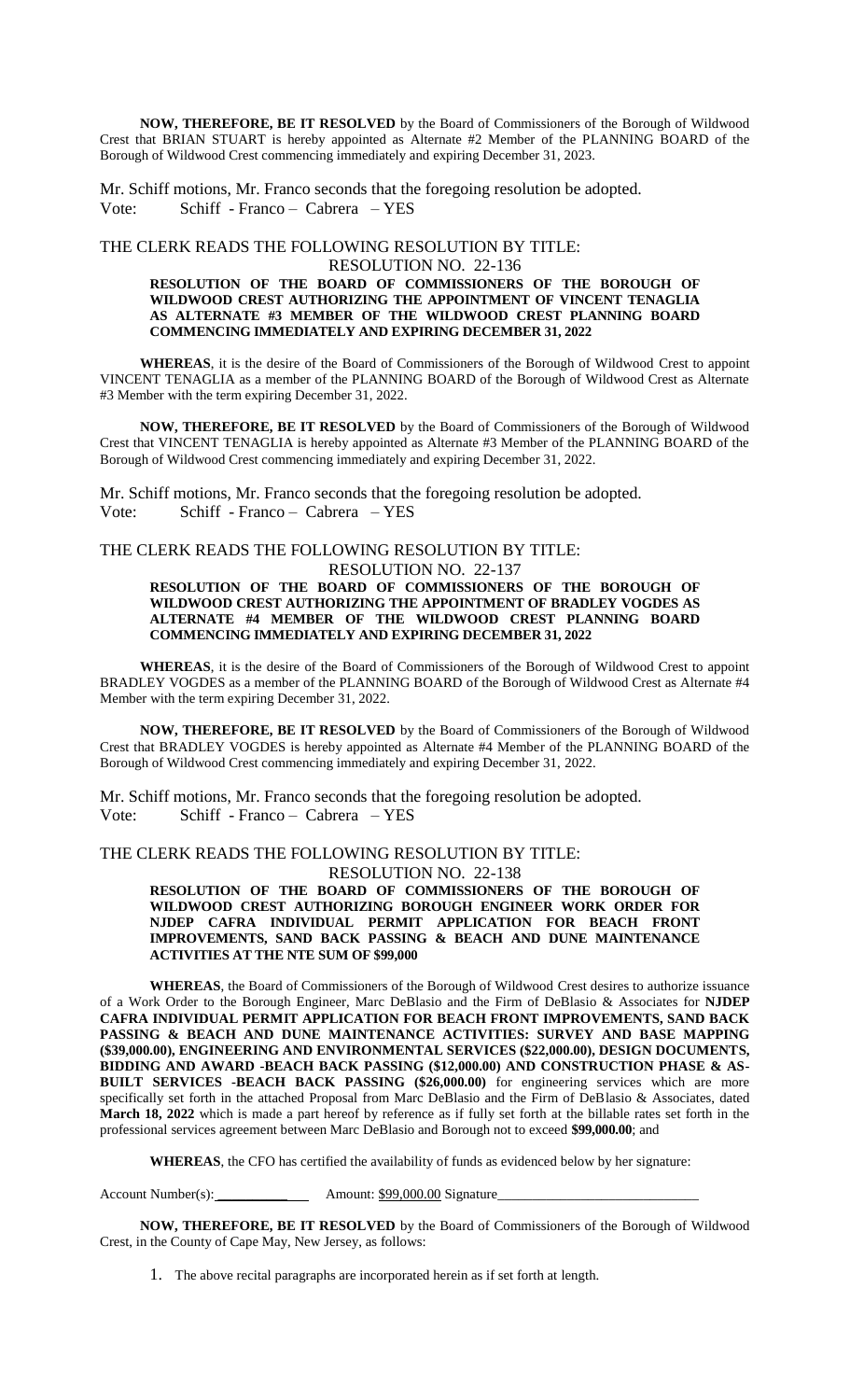2. The Mayor and Borough Clerk are hereby authorized and empowered to execute the attached Work Order authorizing MARC DEBLASIO and DEBLASIO & ASSOCIATES to perform the professional engineering services as described in the Proposal, which is hereby approved, at the billable rates set forth in the professional services agreement between Marc DeBlasio and Borough not to exceed **\$99,000.00**.

Mr. Schiff motions, Mr. Franco seconds that the foregoing resolution be adopted. Vote: Schiff - Franco – Cabrera – YES

# THE CLERK READS THE FOLLOWING RESOLUTION BY TITLE:

#### RESOLUTION NO. 22-139 **RESOLUTION OF THE BOARD OF COMMISSIONERS OF THE BOROUGH OF**

# **WILDWOOD CREST AUTHORIZING THE MUNICIPAL ENGINEER TO MAKE PRE-APPLICATION TO THE CAPE MAY COUNTY OPEN SPACE FOR FUNDING REGIONAL BIKE PATH SYSTEM**

**WHEREAS**, in 1997, the State of New Jersey passed a number of laws which expanded the potential function of the Open Space and Farmland Preservation Trust Fund programs to include recreation and historic preservation; and

**WHEREAS**, the decision to expand the Open Space Program into the realms of recreation and historic preservation beginning in 2013 has helped to enhance and protect our collective community assets; and

**WHEREAS**, the Board of Commissioners recognize the value of safe public access in Cape May County and the potential to enhance tourism and economic development while also promoting usage of the beachfront amenities with enhancements to Regional Bike Path System; and

**WHEREAS**, the Borough proposes to provide a site along the highly utilized bike path, which includes necessary amenities for cyclists, pedestrians and joggers and to link the bike path to the newly repurposed old library building which houses ADA compliant restrooms, refreshments, entertainment and arts; and

**WHEREAS**, the Board of Commissioners desire to apply to the Cape May County Open Space Board for Regional Bike Path System funding for the purposes stated herein.

**NOW, THEREFORE, BE IT RESOLVED** that the Board of Commissioners of the Borough of Wildwood Crest, County of Cape, State of New Jersey, hereby authorize the Borough Engineer to make application to the Cape May County Open Space Board for the project known as: **CREST ARTS PAVILION (PHASE 2).**

Mr. Schiff motions, Mr. Franco seconds that the foregoing resolution be adopted. Vote: Schiff - Franco – Cabrera – YES

# THE CLERK READS THE FOLLOWING RESOLUTION BY TITLE:

# RESOLUTION NO. 22-140

#### **RESOLUTION OF THE BOARD OF COMMISSIONERS OF THE BOROUGH OF WILDWOOD CREST AUTHORIZING AN AMENDMENT TO RESOLUTION NO. 21-131 FOR BOROUGH ENGINEER WORK ORDER FOR OLD LIBRARY IMPROVEMENTS COST TO INCREASE THE AMOUNT OF THE NTE SUM BY \$50,000**

**WHEREAS**, the Board of Commissioners of the Borough of Wildwood Crest adopted Resolution No. 21- 131 on March 31, 2021 authorizing a Work Order to the Borough Engineer, Marc DeBlasio and the Firm of DeBlasio & Associates for the **OLD LIBRARY IMPROVEMENTS** and the Chief Financial Officer certified funds at the NTE sum of \$120,000.00; and

**WHEREAS**, the Board of Commissioners of the Borough of Wildwood Crest desires to authorize an amendment of the Work Order to the Borough Engineer, Marc DeBlasio and the Firm of DeBlasio & Associates for the **OLD LIBRARY IMPROVEMENTS**, for REVISED SCOPE OF WORK AND PROFESSIONAL FEE for engineering services which are more specifically set forth in the attached Proposal totaling **\$170,000.00** from Marc DeBlasio and the Firm of DeBlasio & Associates, dated **March 14, 2022** which is made a part hereof by reference as if fully set forth at the billable rates set forth in the professional services agreement between Marc DeBlasio and Borough for Work Order total not to exceed **\$170,000.00 total**; and

**WHEREAS**, the CFO has certified the availability of funds as evidenced below by her signature:

Account Number(s)\_\_\_\_\_\_\_\_\_\_\_\_\_\_\_\_\_\_\_\_\_\_\_\_\_\_\_\_\_\_\_\_ Amount \$50,000.00 Signature\_

**NOW, THEREFORE, BE IT RESOLVED** by the Board of Commissioners of the Borough of Wildwood Crest, in the County of Cape May, New Jersey, as follows:

1. The above recital paragraphs are incorporated herein as if set forth at length.

2. That the terms and conditions of the work order between the Borough of Wildwood Crest and Marc DeBlasio, authorized by Resolution No. 21-131 adopted March 31, 2021 shall remain in full force and effect, with the sole exception that the amount of the authorized work order shall be increased by \$50,000.00 to a total sum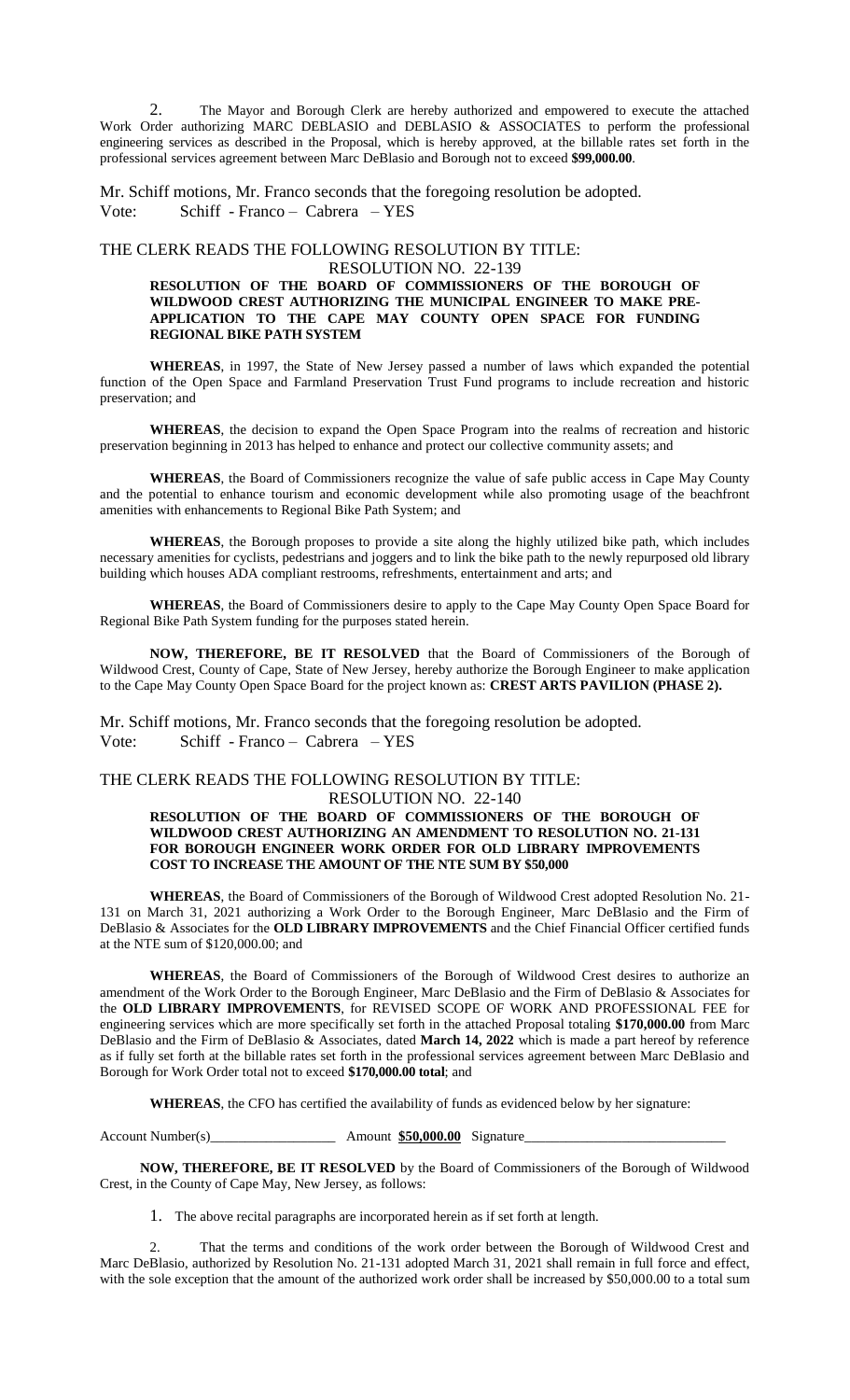not to exceed \$170,000.00 all of which is contingent upon certification from the Chief Financial Officer as to the availability of funds.

Mr. Schiff motions, Mr. Franco seconds that the foregoing resolution be adopted. Vote: Schiff - Franco – Cabrera – YES

# THE CLERK READS THE FOLLOWING RESOLUTION BY TITLE:

#### RESOLUTION NO. 22-141

#### **RESOLUTION OF THE BOARD OF COMMISSIONERS OF THE BOROUGH OF WILDWOOD CREST TO AUTHORIZE WAIVING THE FEE REQUIRED FOR APPLICATION TO WILDWOOD CATHOLIC ACADEMY TO HOST A PROM PROCESSION AT CENTENNIAL PARK ON APRIL 30, 2022 FROM 6:00-8:00 PM**

**WHEREAS**, Wildwood Catholic Academy has requested the use of Centennial Park to host a prom procession at Centennial Park on April 30, 2022 from 6:00-8:00 pm; and

**WHEREAS**, the Board of Commissioners of the Borough of Wildwood Crest has reviewed the request for their upcoming prom procession and in the spirit of supporting school events and our community, the Board of Commissioners has agreed to waive the fee required by application.

**NOW, THEREFORE, BE IT RESOLVED** by the Board of Commissioners of the Borough of Wildwood Crest, County of Cape May, New Jersey, that the fee required by application of the Wildwood Catholic Academy for prom procession being held on April 30, 2022 from 6:00-8:00 pm at Centennial Park.

Mr. Schiff motions, Mr. Franco seconds that the foregoing resolution be adopted. Vote: Schiff - Franco – Cabrera – YES

# THE CLERK READS THE FOLLOWING RESOLUTION BY TITLE:

#### RESOLUTION NO. 22-142 **RESOLUTION OF THE BOARD OF COMMISSIONERS OF THE BOROUGH OF WILDWOOD CREST AUTHORIZING AWARD OF LEASE AGREEMENT WITH FP FINANCE FOR POSTAGE MACHINE – STATE CONTRACT # T-0200, 41263**

**WHEREAS**, N.J.S.A. 40A:11-15(7) provides that a municipality may lease equipment of every nature and kind for a period not to exceed five (5) years, provided said lease is approved by resolution of the governing body and complies with all rules and regulations promulgated by the Director of the Division of Local Government Services; and

**WHEREAS,** all such leases must contain a clause making them subject to the availability and appropriation annually of sufficient funds as may be required to meet the extended obligation, or contain an annual cancellation clause: and

**WHEREAS,** the Borough of Wildwood Crest is currently in need of a postage meter machine to meet the daily operational needs of the Borough, and the Borough has determined that a sixty (60) month lease is the best method of financing this need; and

**WHEREAS**, the contracts awarded under a State Cooperative Purchasing Contract that are in excess of the contract unit's bid threshold shall be made by resolution of the governing body; and

**WHEREAS**, the Borough desires to evidence an Agreement with the Vendor: FP Finance – referenced under NJ State Contract #T-0200, 41263 which agreement shall be in the not to exceed amount of \$250.00 per month for the 60 month contract lease subject to all the conditions applicable to the current State Contract.

**NOW, THEREFORE, BE IT RESOLVED** by the Board of Commissioners of the Borough of Wildwood Crest, County of Cape May, State of New Jersey, that this Resolution shall constitute an Agreement between the Borough of Wildwood Crest and FP Finance – NJ State Contract #T-0200, 41263 subject to all conditions applicable to the State Contract.

**BE IT FURTHER RESOLVED**, pursuant to the rules of the Local Finance Board of the State of New Jersey, that no amount of these contracts shall be chargeable until such time as materials, supplies or equipment are ordered and a certification of availability of funds is made by the Chief Financial Officer.

**WHEREAS**, the Chief Financial Officer has certified the availability of funds as evidenced below by her

signature: Account Number(s)\_\_\_\_\_\_\_\_\_\_\_\_\_ Amount \_\_\_\_\_\_\_\_\_\_\_\_\_\_\_ Signature\_\_\_\_\_\_\_\_\_\_\_\_\_\_\_\_\_\_\_\_\_\_\_\_\_\_\_\_\_

**BE IT FURTHER RESOLVED** that the duration of this Agreement shall be sixty (60) months or upon expiration of a listed Vendor's State Contract, whichever event occurs first.

Mr. Schiff motions, Mr. Franco seconds that the foregoing resolution be adopted. Vote: Schiff - Franco – Cabrera – YES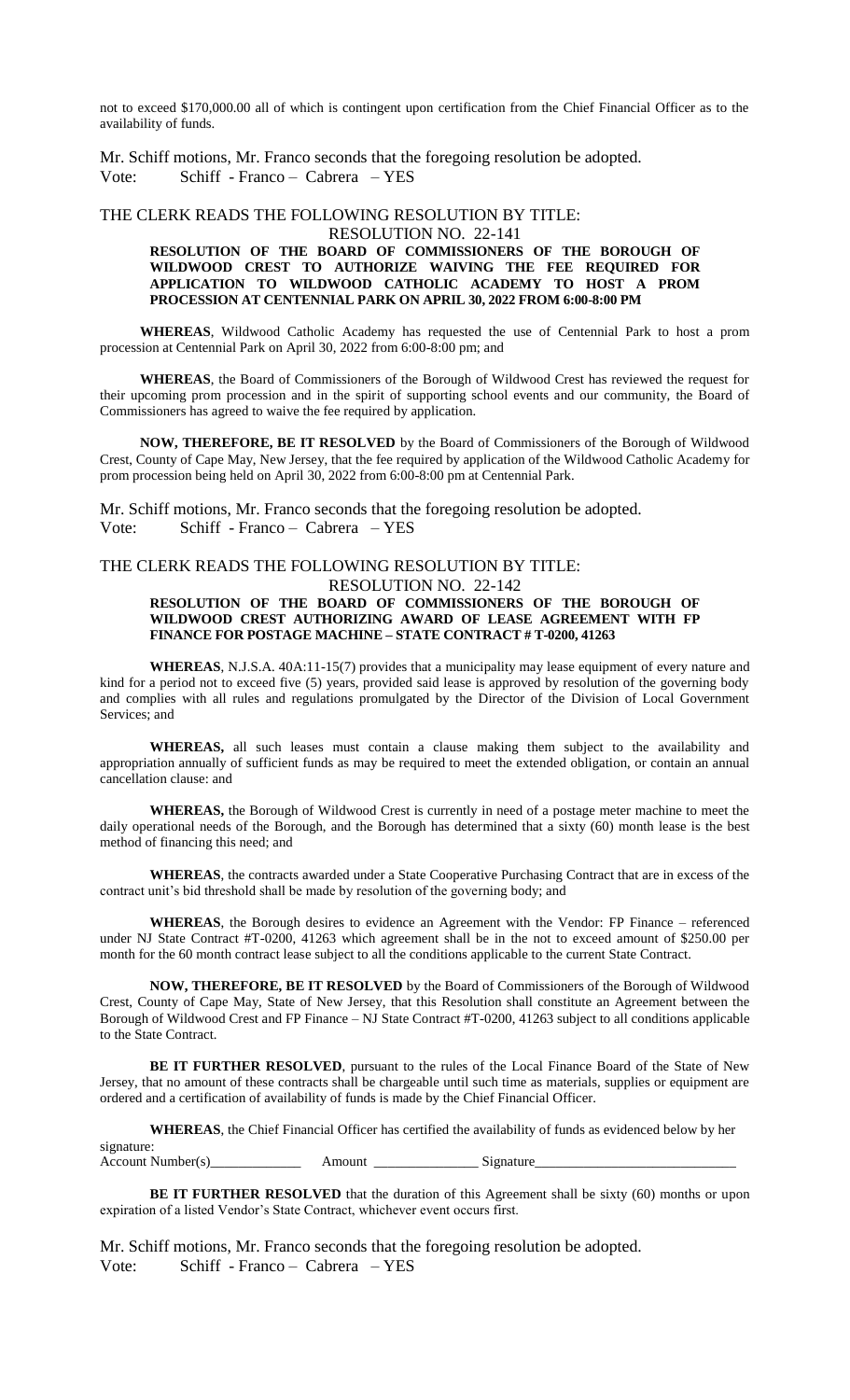# THE CLERK READS THE FOLLOWING RESOLUTION BY TITLE:

#### RESOLUTION NO. 22-143 **RESOLUTION OF THE BOARD OF COMMISSIONERS OF THE BOROUGH OF WILDWOOD CREST AUTHORIZING AWARD OF EUS CONTRACT WITH ROBINDALE MEDIA FOR MARKETING PLAN SPECIALIST AT NTE SUM OF \$19,500.00 FOR CY 2022**

**WHEREAS**, there exists the need for the "Extraordinary Unspecifiable Services" of a MARKETING PLAN SPECIALIST, to be retained by the Borough for marketing plan, videos, coordinate web developer as directed by the authorized representatives of the Borough of Wildwood Crest, all as more specifically set forth in the attached Contract which is made a part hereof by reference as if fully set forth; and

**WHEREAS**, the Contract is awarded without competitive bidding as a "Extraordinary Unspecifiable Service" under the provisions of the Local Public Contracts Law pursuant to N.J.S.A. 40A:11-5 which states that no local unit shall be required to advertise for bids for services which are of such a qualitative nature as will not reasonably permit the drawing of specifications or the receipt of competitive bids, all of which classification the aforesaid contract falls within; and

**WHEREAS**, under the Local Public Contracts Law, N.J.S.A. 40A:11-1, et. seq., the subject contract would be a contract for Extraordinary Unspecifiable Services because the service requires unique artistic design skills and abilities that are of a qualitative nature; and

**WHEREAS**, **Robindale Media** has completed and submitted a Business Entity Disclosure Certification which certifies that he will not make any reportable contributions pursuant to N.J.S.A. 19:44A-1 commencing January 1, 2022 to any political committee or candidate through the term of this contract.

**WHEREAS**, the CFO has certified the availability of funds as evidenced below by her signature:

Account Number(s)\_\_\_\_\_\_\_\_\_\_\_\_\_\_\_\_\_\_\_\_\_\_\_\_\_\_ Amount \_\_\_\_\_\_\_\_\_\_\_\_\_\_\_\_\_\_\_\_\_\_\_\_Signature\_

**NOW, THEREFORE, BE IT RESOLVED** by the Board of Commissioners of the Borough of Wildwood Crest, in the County of Cape May, New Jersey, as follows:

1. That the allegations of the preamble hereto are incorporated herein as if fully set forth.

2. That the Mayor and Borough Clerk are hereby authorized and empowered to execute the attached contract with **Robindale Media**, who shall be compensated by voucher at the agreed upon rate of \$19,500.00, contingent upon certification from the Chief Financial Officer as to the availability of funds, and whose rate/fee structure are contained in the aforesaid Contract and said "Independent Contractor" shall be required to comply with this Resolution, and the attached Contract. Said Marketing Plan Specialist is further required to comply with all other conditions/provisions of law or regulation applicable to a "Extraordinary Unspecified Contractor," including but not limited to procuring/maintaining sufficient insurance coverages necessary to fully protect the interests of the Borough in each and every instance relative to performance under this contract. This contract is awarded pursuant to N.J.S.A. 40A:11-5(dd) which states "The provision or performance of goods or services for the support or maintenance of proprietary marketing planning, videos and website coordinator.

The award of this contract is contingent upon compliance with the New Jersey Pay to Play Law as set forth in N.J.S.A. 19:44A-1; production of the Business Entity Disclosure Certificate, Affirmative Action Compliance Notice, New Jersey Certificate of Employee Information Report, New Jersey Business Registration Certificate and proof of insurance as required in the contract and certification from the Chief Financial Officer as to the availability of funds; a copy of these documents shall be kept on file in the office of the Borough Clerk.

That a copy of the specific items appertaining to the award of this contract shall be published in a Notice of Award in *The Herald of Cape May County* as required by law within ten (10) days of passage of the Resolution authorizing same.

Mr. Schiff motions, Mr. Franco seconds that the foregoing resolution be adopted. Vote: Schiff - Franco – Cabrera – YES

# THE CLERK READS THE FOLLOWING RESOLUTION BY TITLE:

#### RESOLUTION NO. 22-144

**RESOLUTION OF THE BOARD OF COMMISSIONERS OF THE BOROUGH OF WILDWOOD CREST AUTHORIZING AWARD OF PROFESSIONAL SERVICES CONTRACT WITH JAMES RUTALA ASSOCIATES, LLC FOR PLANNING CONSULTANT SERVICES TO RESEARCH AND APPLY FOR GRANT FUNDING FOR SECURING GRANTS FOR FAST ELECTRIC VEHICLE CHARGERS AT THE NTE SUM OF \$5,000**

**WHEREAS**, there exists the need for "Professional Services" for Professional Planning Services to Research and Apply for Grant Funding for Fast Electric Vehicle Chargers, and

**WHEREAS**, this contract is awarded without competitive bidding in accordance with the provisions of the Local Public Contracts Law, N.J.S.A. 40A:11-1, et. seq. as an authorized exception to the public bidding as a Professional Services Contract; and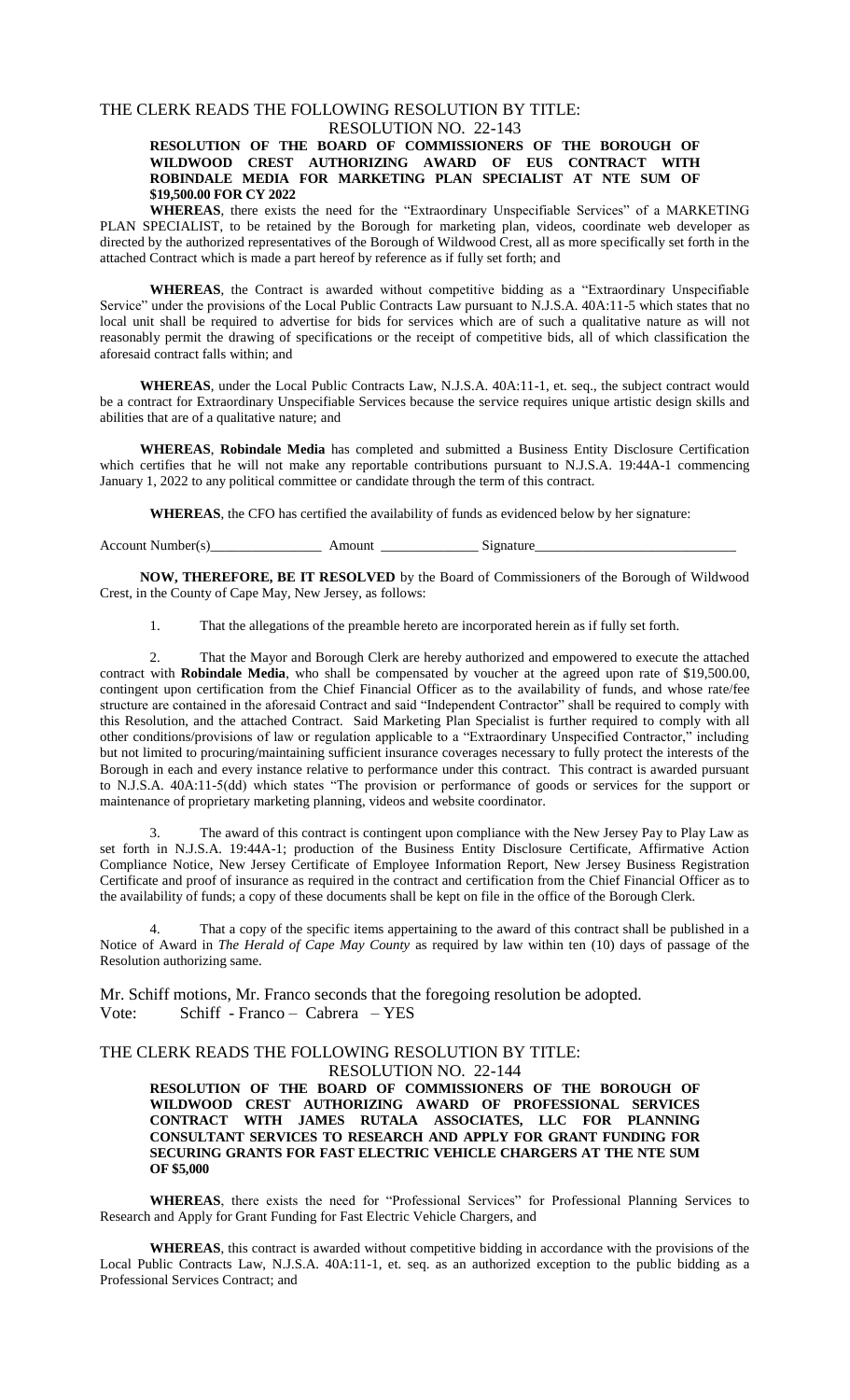**WHEREAS**, under the Local Public Contracts Law, N.J.S.A. 40A:11-1, et. seq., the subject contract would be a contract for professional services because:

1. Professional services of the type herein sought are of such a nature as to require a high degree to trust and confidence in the individual providing the service and may require the creation of a confidential or fiduciary relationship between that individual and the Borough;

2. The services required are highly specialized or technical in nature;

3. The services require peculiar ability and skill, and demand a high degree of specialized knowledge or expertise;

4. The services are such that their relative worth must be judged by subjective considerations that are not susceptible of valuation by competitive bidding;

5. The individual or entity who will provide these services has demonstrated competence and particular expertise in the services required;

6. The individual or entity who will perform these services is held to and fully adheres to the strict ethical standards that govern the involved profession;

The services include advise to and consultation with the municipality that require both knowledge and judgment on the part of the individual or entity providing services, as well as the confidence of the municipal officials, such that competitive bidding is not feasible or practical;

8. The services to be provided are such that their nature, scope and duration are not capable of precise measurement, but rather require a flexibility and discretion that render competitive bidding impractical and inefficient; and

**WHEREAS**, James Rutala Associates, LLC is experienced and capable of providing the necessary planning consultant services needed by the Borough of Wildwood Crest and has submitted all required documents:

**WHEREAS**, the CFO has certified the availability of funds as evidenced below by her signature:

Account Number(s)\_\_\_\_\_\_\_\_\_\_\_ Amount \_\_\_\_\_\_\_\_\_ Signature\_\_\_\_\_\_\_\_\_\_\_\_\_\_\_\_\_\_\_\_\_\_\_\_\_\_\_\_\_

**NOW, THEREFORE, BE IT RESOLVED** by the Board of Commissioners of the Borough of Wildwood Crest, in the County of Cape May, New Jersey, as follows:

1. The above recital paragraphs are incorporated herein as if set forth at length.

2. That the Mayor and Borough Clerk are hereby authorized and empowered to execute the attached agreement effective immediately through March 22, 2023, James Rutala Associates, LLC, who shall be compensated pursuant to attached proposal dated March 16, 2022, but in no case shall the compensation exceed Five Thousand (\$5,000.00) Dollars.

The award of this contract is contingent upon compliance with the New Jersey Pay to Play Law as set forth in N.J.S.A. 19:44A-1; production of the Business Entity Disclosure Certificate, Affirmative Action Compliance Notice, New Jersey Certificate of Employee Information Report, New Jersey Business Registration Certificate and proof of insurance as required in the contract and certification from the Chief Financial Officer as to the availability of funds; a copy of these documents shall be kept on file in the office of the Borough Clerk.

4. That a Notice of Award shall be published in *The Herald of Cape May County* as required by law within ten (10) days of passage of this Resolution, which notice shall state that this Resolution and the contract are on file and available for public inspection in the office of the Borough Clerk.

Mr. Schiff motions, Mr. Franco seconds that the foregoing resolution be adopted. Vote: Schiff - Franco – Cabrera – YES

#### THE CLERK READS THE FOLLOWING RESOLUTION BY TITLE: RESOLUTION NO. 22-145

#### **RESOLUTION OF THE BOARD OF COMMISSIONERS OF THE BOROUGH OF WILDWOOD CREST AUTHORIZING THE CHIEF FINANCIAL OFFICER TO PAY THE PRESCRIBED FLAT RATE PER HOUR TO LAW ENFORCEMENT PURSUANT TO THE 2022 DISTRACTED DRIVING CRACKDOWN GRANT**

**WHEREAS**, on February 16, 2022, the Borough of Wildwood Crest submitted a grant application to the New Jersey Division of Highway Traffic Safety Mobilization 2022 Distracted Driving Crackdown Grant via Resolution No. 22-100; and

**WHEREAS**, the 2022 Distracted Driving Crackdown Grant is a federally funded grant project that consists of an enforcement overtime campaign that runs from April 1-30, 2022; and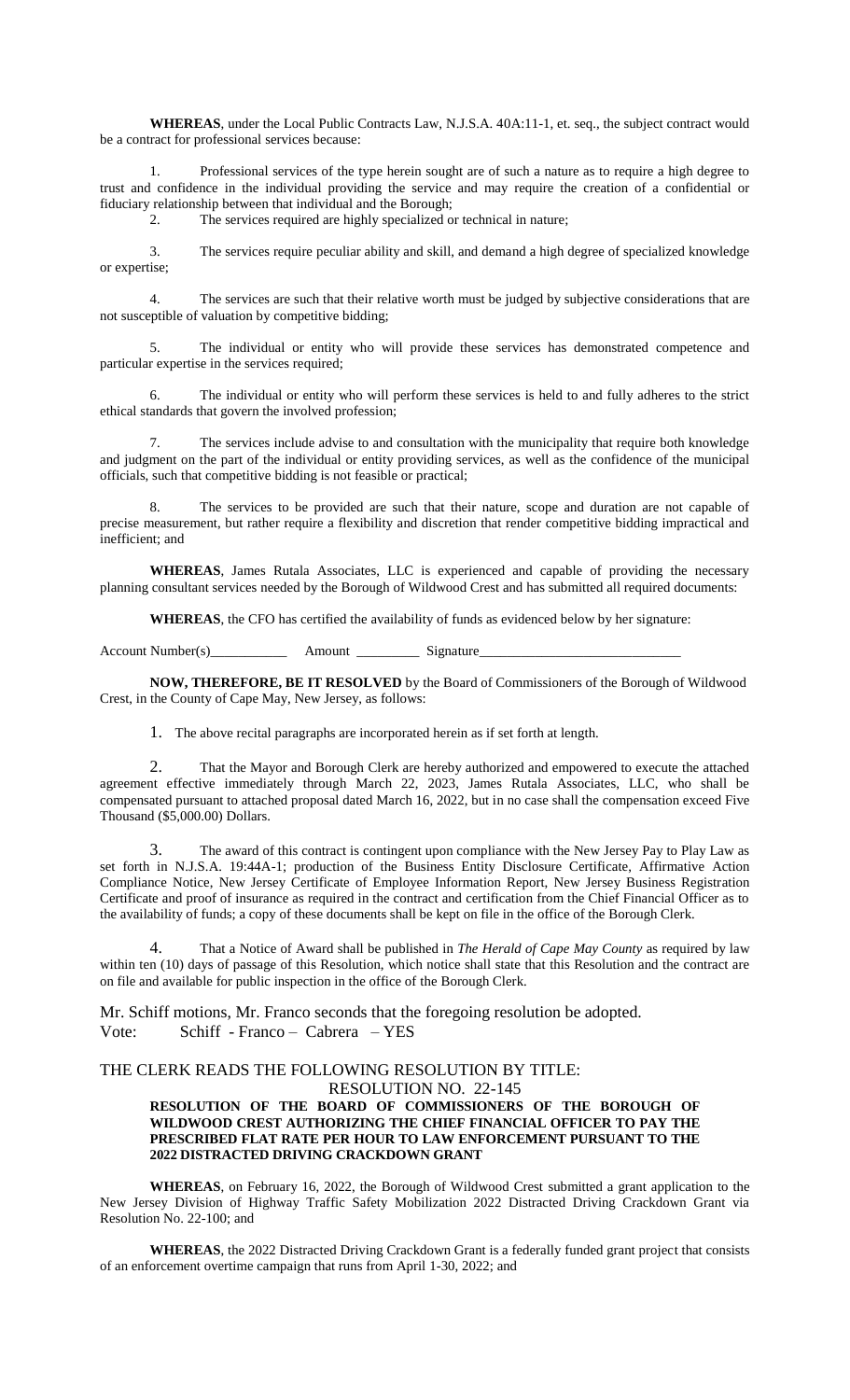**WHEREAS**, the 2022 Distracted Driving Crackdown Grant will pay for overtime enforcement during the approved crackdown period, with a maximum rate to be reimbursed of \$70.00 per hour; and

**WHEREAS**, this is a reimbursement grant and as such, participating departments will incur all costs and then submit the necessary documentation to the Division of Highway Traffic Safety for reimbursement; and

**WHEREAS**, the Borough of Wildwood Crest received notification of award in the amount of \$7,000.00 on March 16, 2022.

**NOW, THEREFORE, BE IT RESOLVED** by the Board of Commissioners of the Borough of Wildwood Crest, County of Cape May, New Jersey, that the Chief Financial Officer be and is hereby authorized and directed to pay flat rate of \$70.00 per hour to law enforcement pursuant to the 2022 Distracted Driving Crackdown Grant.

Mr. Schiff motions, Mr. Franco seconds that the foregoing resolution be adopted. Vote: Schiff - Franco – Cabrera – YES

# THE CLERK READS THE FOLLOWING RESOLUTION BY TITLE: RESOLUTION NO. 22-146

#### **RESOLUTION OF THE BOARD OF COMMISSIONERS OF THE BOROUGH OF WILDWOOD CREST AUTHORIZING AWARD OF CONTRACT FOR NJDCA SMALL CITIES PROGRAM BEACH STREET END PUBLIC ACCESS IMPROVEMENTS – PHASE IB**

**WHEREAS**, a Notice to Bidders was authorized for advertisement by Resolution No. 22-94 on February 2, 2022 for the Borough of Wildwood Crest contract for the BEACH STREET END PUBLIC ACCESS IMPROVEMENTS – PHASE IB; and

**WHEREAS**, Notice to Bidders was advertised in the *Press of Atlantic City* and *Herald of Cape May County* on March 9, 2022 with receipt of sealed bids on March 16, 2022 at 10:00 a.m.; and

**WHEREAS**, Addendum #1 was sent to all bidders that picked up bid packet with proof of receipt on February 25, 2022; and

**WHEREAS**, three sealed bid proposals were received, opened and reviewed on March 16, 2022 by the Bid Opening Committee who reviewed the bid proposal and determined that Fred M. Schiavone Construction Inc., PO Box 416, Malaga, NJ 08328 was the lowest responsive bidder for the Base Bid in the amount of \$1,105,814.50 for the BEACH STREET END PUBLIC ACCESS IMPROVEMENTS – PHASE IB; and

**WHEREAS**, Wildwood Water Utility has participating items included in the Base Bid, which tabulate in the amount of \$68,526.00 and the Borough of Wildwood Crest's participating items tabulated in the amount of \$1,037,288.50 of the Base Bid; and

**WHEREAS**, the Board of Commissioners of the Borough of Wildwood Crest has reviewed the recommendations made by the Bid Opening Committee as well as the bid tabulation and recommendation, and the opinion letter of the Borough Engineer and Borough Solicitor recommending the award of the Borough's participating items in the Base Bid in the amount of \$1,037,288.50 to Fred M. Schiavone Construction Inc., PO Box 416, Malaga, NJ 08328; and

**WHEREAS**, the CFO has certified the availability of funds as evidenced below by her signature:

Account Number(s)\_\_\_\_\_\_\_\_\_\_ Amount \_\_\_\_\_\_\_\_\_\_\_\_\_ Signature\_\_\_\_\_\_\_\_\_\_\_\_\_\_\_\_\_\_\_\_\_\_\_\_\_\_\_\_\_

**NOW, THEREFORE, BE IT RESOLVED,** by the Board of Commissioners of the Borough of Wildwood Crest, County of Cape May, State of New Jersey, as follows:

1. The above recital paragraphs are incorporated herein as if set forth at length.

2. The BEACH STREET END PUBLIC ACCESS IMPROVEMENTS – PHASE IB Borough of Wildwood Crest's participating items tabulated in the amount of \$1,037,288.50 is hereby awarded to Fred M. Schiavone Construction Inc., PO Box 416, Malaga, NJ 08328 the lowest responsive bidder.

The award of this contract is contingent upon compliance with all terms, conditions and requirements set forth in the Notice to Bidders; Bid Specifications and Information Packet and other Bid Documents and certification from the Chief Financial Officer as to the availability of funds.

The Mayor and the Borough Clerk are hereby authorized and empowered to enter into a formal contract with Fred M. Schiavone Construction Inc., PO Box 416, Malaga, NJ 08328 in accordance with this Resolution, Notice to Bidders, Bid Specifications and Information Packet and the submitted bid proposal.

5. That a Notice of Award shall be published in The Herald of Cape May County as required by law within ten (10) days of passage of this Resolution, which notice shall state that this Resolution and the contract are on file and available for public inspection in the office of the Borough Clerk.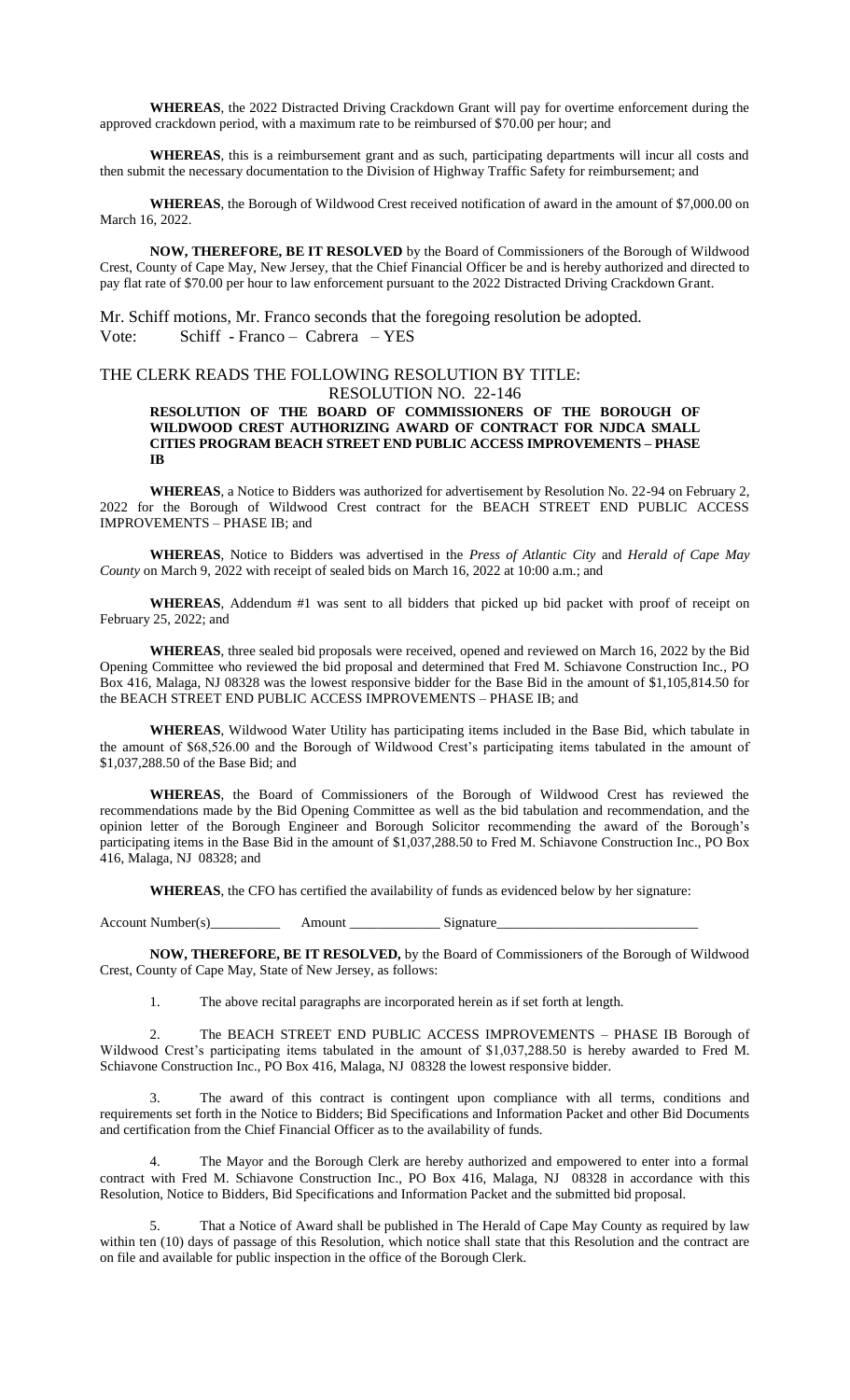Mr. Schiff motions, Mr. Franco seconds that the foregoing resolution be adopted. Vote: Schiff - Franco – Cabrera – YES

# THE CLERK READS THE FOLLOWING RESOLUTION BY TITLE:

#### RESOLUTION NO. 22-147

#### **RESOLUTION OF THE BOARD OF COMMISSIONERS OF THE BOROUGH OF WILDWOOD CREST AUTHORIZING AMENDED PLANNING BOARD PROPOSAL FOR SOLICITOR ROBERT BELASCO FOR CY2022**

**WHEREAS**, Robert Belasco submitted a proposal for Planning & Zoning Boards Solicitor for CY2022 dated November 18, 2021 with a monthly attendance fee of \$750.00 per meeting for each respective board; and

**WHEREAS**, the Board of Commissioners of the Borough of Wildwood Crest awarded a Professional Services Contract, via Resolution No. 22-47 adopted January 4, 2022, to Robert Belasco, of Stefankiewicz & Belasco, LLC for legal services for the Planning Board and Zoning Board of Adjustment for CY 2022 at the NTE sum of \$25,000.00; and

**WHEREAS**, on March 9, 2022, the Borough of Wildwood Crest adopted Ordinance No. 1376, which amended and supplemented Article XVI of Chapter 85 of the Code of the Borough of Wildwood Crest Land Development Ordinance Granting to the Planning Board the Authority to Exercise all Powers of the Zoning Board of Adjustment; and

**WHEREAS**, Robert Belasco submitted a revised proposal for Planning Board Solicitor for CY2022 dated March 10, 2022 with a per scheduled meeting fee of \$1,000.00 at the same NTE sum of \$25,000.00 for the increased work load and decrease in number of monthly meetings; and

**WHEREAS**, it is the desire of the Board of Commissioners of the Borough of Wildwood Crest to increase the per scheduled Planning Board meeting attendance rate to \$1,000.00 per meeting.

**NOW, THEREFORE, BE IT RESOLVED** by the Board of Commissioners of the Borough of Wildwood Crest, County of Cape May, State of New Jersey, as follows:

1. That the recital paragraphs set forth above are incorporated herein as if set forth at length.<br>2. That the terms and conditions of the contract between the Borough of Wildwood C

That the terms and conditions of the contract between the Borough of Wildwood Crest and ROBERT BELASCO, authorized by Resolution No. 22-47 adopted January 4, 2022 shall remain in full force and effect, with the sole exception that the amount of the per scheduled Planning Board attendance shall be increased to \$1,000.00 per meeting.

Mr. Schiff motions, Mr. Cabrera seconds that the foregoing resolution be adopted. Vote: Schiff - YES Franco – ABSTAIN Cabrera – YES

# THE CLERK READS THE FOLLOWING RESOLUTION BY TITLE:

#### RESOLUTION NO. 22-148

**RESOLUTION OF THE BOARD OF COMMISSIONERS OF THE BOROUGH OF WILDWOOD CREST AUTHORIZING BOROUGH ENGINEER WORK ORDER FOR FY2022 NJDOT MUNICIPAL AID RECONSTRUCTION OF SYRACUSE AVENUE AT THE NTE SUM OF \$265,000**

**WHEREAS**, the Board of Commissioners of the Borough of Wildwood Crest desires to authorize issuance of a Work Order to the Borough Engineer, Marc DeBlasio and the Firm of DeBlasio & Associates for **FY2022 NJDOT MUNICIPAL AID RECONSTRUCTION OF SYRACUSE AVENUE: ENGINEERING COST (\$160,000), AND CONSTRUCTION PHASE SERVICES (\$105,000.00)** for engineering services which are more specifically set forth in the attached Proposal from Marc DeBlasio and the Firm of DeBlasio & Associates, dated **December 7, 2021** which is made a part hereof by reference as if fully set forth at the billable rates set forth in the professional services agreement between Marc DeBlasio and Borough not to exceed **\$265,000.00**; and

**WHEREAS**, the CFO has certified the availability of funds as evidenced below by her signature:

Account Number(s): \_\_\_\_\_\_\_\_\_\_ Amount: \$265,000.00 Signature\_\_\_\_\_\_\_\_\_\_\_\_\_\_\_\_\_\_\_\_\_\_\_\_\_\_\_\_\_

**NOW, THEREFORE, BE IT RESOLVED** by the Board of Commissioners of the Borough of Wildwood Crest, in the County of Cape May, New Jersey, as follows:

1. The above recital paragraphs are incorporated herein as if set forth at length.

2. The Mayor and Borough Clerk are hereby authorized and empowered to execute the attached Work Order authorizing MARC DEBLASIO and DEBLASIO & ASSOCIATES to perform the professional engineering services as described in the Proposal, which is hereby approved, at the billable rates set forth in the professional services agreement between Marc DeBlasio and Borough not to exceed **\$265,000.00**.

Mr. Schiff motions, Mr. Franco seconds that the foregoing resolution be adopted. Vote: Schiff - Franco – Cabrera – YES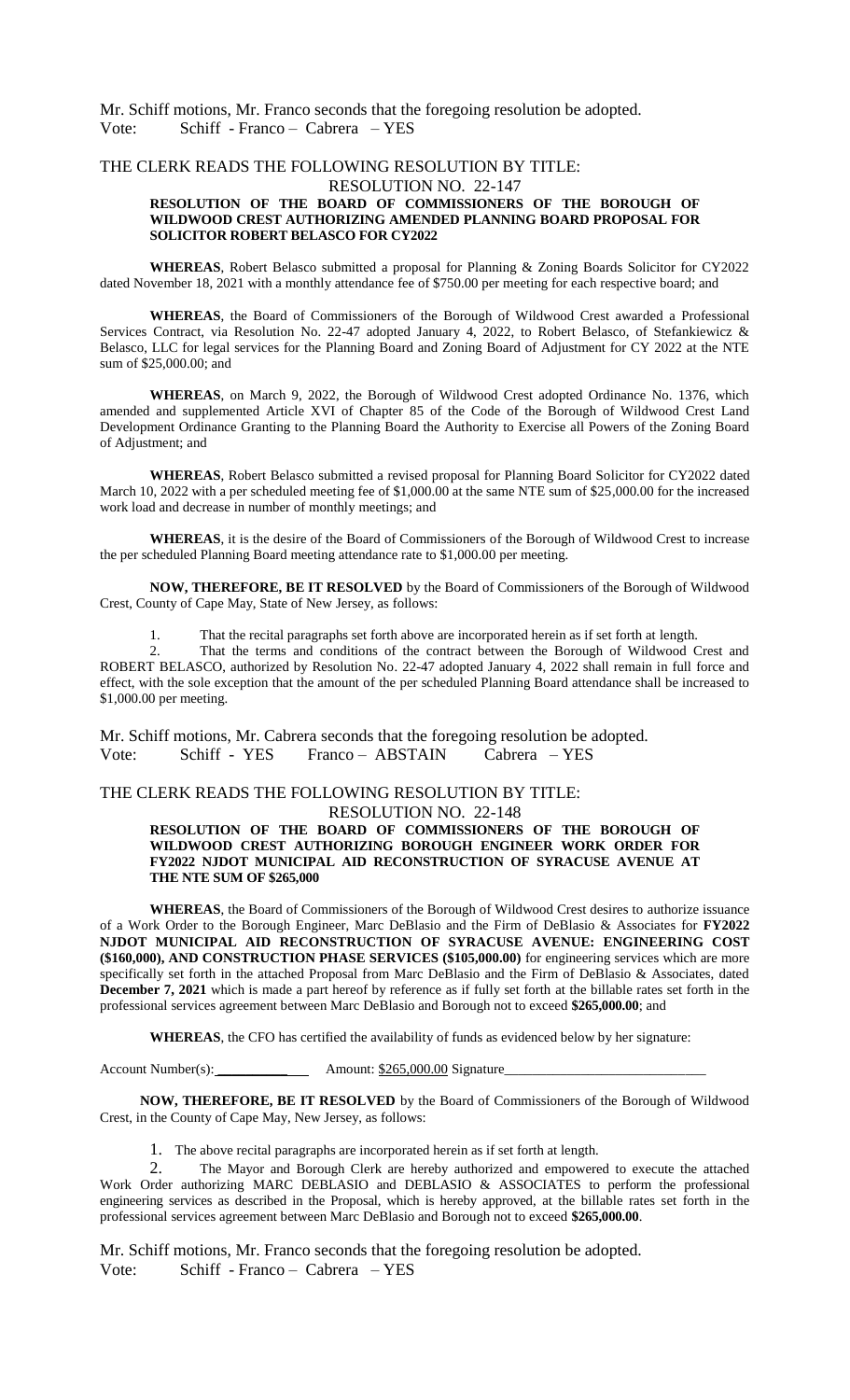#### THE CLERK READS THE FOLLOWING RESOLUTION BY TITLE: RESOLUTION NO. 22-149

#### **RESOLUTION OF THE BOARD OF COMMISSIONERS OF THE BOROUGH OF WILDWOOD CREST AUTHORIZING AWARD PROFESSIONAL SERVICES CONTRACT TO THE LOMAX GROUP FOR SPECIALIZED ENGINEERING AND ENVIRONMENTAL CONSULTING SERVICES IN CONJUNCTION WITH A PROPOSAL FOR JURISDICTIONAL DETERMINATION AT THE NTE SUM OF \$7,750.00**

**WHEREAS**, the Board of Commissioners of the Borough of Wildwood Crest has determined that there exists the need for specialized engineering and environmental consultation services to be provided to the Borough of Wildwood Crest for Jurisdictional Determination; and

**WHEREAS**, the Borough Clerk received a proposal from The Lomax Consulting Group dated **March 18, 2022** and that proposal was forwarded to a review committee consisting of the Borough Administrator, Constance Mahon, Borough Clerk, Patricia Feketics, Chief Financial Officer, Francine Springer, and Borough Solicitor Ronald J. Gelzunas; and

**WHEREAS**, the Review Committee has reviewed the proposal submitted by The Lomax Consulting Group and based upon the review criteria, has recommended that the proposal of The Lomax Consulting Group best meets the Borough's needs and that The Lomax Consulting Group has the professional credentials and abilities to perform the services required of the subject contract; and

**WHEREAS**, under the Local Public Contracts Law, N.J.S.A. 40A:11-1, et. seq., the subject contract would be a contract for professional services because:

1. Professional services of the type herein sought are of such a nature as to require a high degree to trust and confidence in the individual providing the service and may require the creation of a confidential or fiduciary relationship between that individual and the Borough;

2. The services required are highly specialized or technical in nature;

3. The services require peculiar ability and skill, and demand a high degree of specialized knowledge or expertise;

4. The services are such that their relative worth must be judged by subjective considerations that are not susceptible of valuation by competitive bidding;

5. The individual or entity who will provide these services has demonstrated competence and particular expertise in the services required;

6. The individual or entity who will perform these services is held to and fully adheres to the strict ethical standards that govern the involved profession;

The services include advise to and consultation with the municipality that require both knowledge and judgment on the part of the individual or entity providing services, as well as the confidence of the municipal officials, such that competitive bidding is not feasible or practical;

The services to be provided are such that their nature, scope and duration are not capable of precise measurement, but rather require a flexibility and discretion that render competitive bidding impractical and inefficient; and

**WHEREAS**, this contract is awarded without competitive bidding in accordance with the provisions of the Local Public Contracts Law, N.J.S.A. 40A:11-1, et. seq. as an authorized exception to the public bidding as a Professional Services Contract; and

**WHEREAS**, the Commissioners of the Borough of Wildwood Crest concur with the Review Committee's recommendation to award the contract to The Lomax Consulting Group; and

**WHEREAS**, the CFO has certified the availability of funds as evidenced below by her signature:

Account Number(s)\_\_\_\_\_\_\_\_\_\_\_\_\_\_\_ Amount \_\_\_\_\_\_\_\_\_\_\_\_\_\_\_\_\_\_\_\_\_\_Signature\_

**NOW, THEREFORE, BE IT RESOLVED**, by the Board of Commissioners of the Borough of Wildwood Crest, in the County of Cape May, New Jersey, as follows:

1. The above recital paragraphs are incorporated herein as if set forth at length.

2. That the contract for the Environmental Consulting Services – for **JURISDICTIONAL DETERMINATION** be awarded to The Lomax Consulting Group.

3. The award of this contract is contingent upon compliance with the New Jersey Pay to Play Law as set forth in N.J.S.A. 19:44A-1; production of the Business Entity Disclosure Certificate, Affirmative Action Compliance Notice, New Jersey Certificate of Employee Information Report, New Jersey Business Registration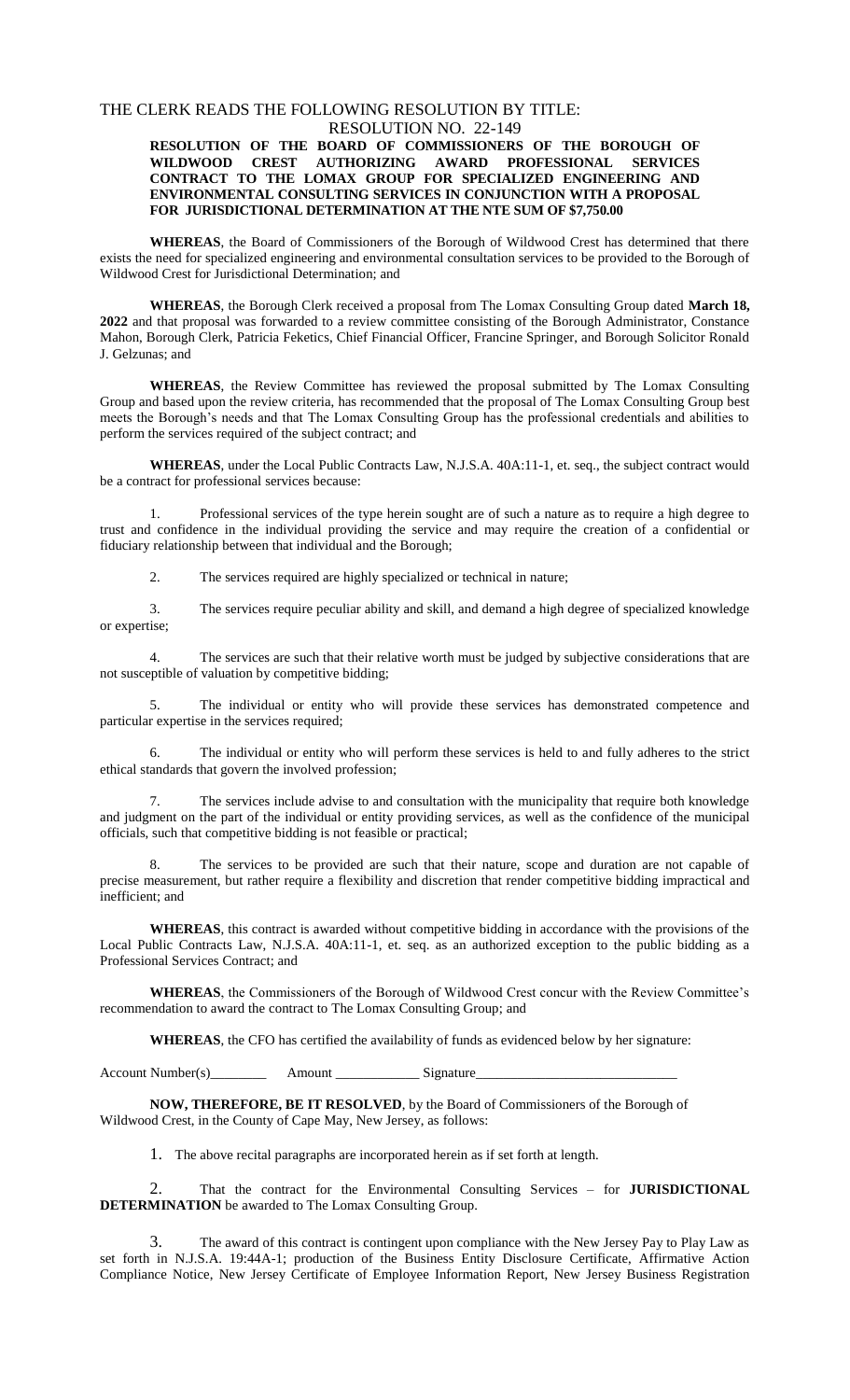Certificate and proof of insurance as required in the contract and certification from the Chief Financial Officer as to the availability of funds.

4. That the Mayor and Borough Clerk are hereby authorized and empowered to enter into a professional services contract effective immediately and not to extend beyond one (1) calendar year, with The Lomax Consulting Group, who shall be compensated pursuant to attached Proposal which is incorporated herein, at the billable rates set forth therein not to exceed **\$7,750.00.**

5. That a Notice of Award shall be published in *The Herald of Cape May County* as required by law within ten (10) days of passage of this Resolution, which notice shall state that this Resolution and the contract are on file and available for public inspection in the office of the Borough Clerk.

Mr. Schiff motions, Mr. Franco seconds that the foregoing resolution be adopted. Vote: Schiff - Franco – Cabrera – YES

**BILLS:** Mr. Schiff motioned, and Mr. Franco seconded that all bills properly authorized, as submitted, be paid.

Vote: Schiff - Franco – Cabrera – YES

**REPORTS:** Mr. Schiff motioned and Mr. Franco seconded all reports received from the Court Administrator, Chief Financial Officer, Tax Collector, Chief of Police, Supervisor for the Recreation Department, Construction Official, Emergency Services Coordinator for the EMS and the Wildwood Crest Volunteer Fire Company Chief for the month ending February 28, 2022 be accepted as presented.

Vote: Schiff - Franco – Cabrera – YES

**MINUTES:** Mr. Franco motioned and Mr. Schiff seconded all minutes from the regularly scheduled Commission meetings dated February 16, 2022 and March 9, 2022 be approved as presented.

Vote: Schiff - Franco – Cabrera – YES

# **ADMINISTRATOR'S REPORT:**

**March 23, 2022**

#### **ONGOING AND UPCOMING PROJECTS**

#### **Beach End Bump Outs**

I attended the County Commissioner's public meeting on March 8<sup>th</sup> to answer any question they might have on our pending \$2.5M Open Spaces application. There were none and this began the required 45-day wait period before we hear that we are finally approved by County Board of Commissioners.

Unfortunately, we just received word that we were not successful in obtaining the second NJ DCA Small Cities grants for \$400,000. We did receive the first as well as a \$50,000 DCA recreation grant. Total grant awards for this project total \$2,950,000.

#### **Pacific Avenue**

Concrete and drainage work is expected to proceed until May 13<sup>th</sup> from Rambler to St. Louis. The second phase of the project will take place in fall of 2022 with a scheduled completion prior to Labor Day 2023. Pertinent information regarding the County's project will be posted on the Borough's website as we receive it.

#### **Scoop Taylor**

The shelter arrived and its installation is near completion. We have some minor housekeeping to complete on this project and should be ready to close out the 2020 Small Cities ADA grant funding.

#### **Higbee Field**

Our contractor has a few final items to complete and will wrap up the final phase of this project. Public Works is making necessary repairs and maintenance on the irrigation system and putting final touches on the fields to have them ready for opening day in April.

#### **Herford Inlet to Cape May Inlet Beach and Dune Construction**

The New Jersey DEP's Division of Coastal Engineering is currently working with Wildwood and Lower Twp to get their state aid agreements finalized. Once that step is complete, the state will complete negotiations for all necessary easements and the Army Corps will finalize their construction plans and forward to us for review and comment. No news on an expected construction date.

#### **New Jersey Avenue**

Nothing new to report at this time as the County's reconstruction of New Jersey Avenue has been delayed due the Pacific Avenue project.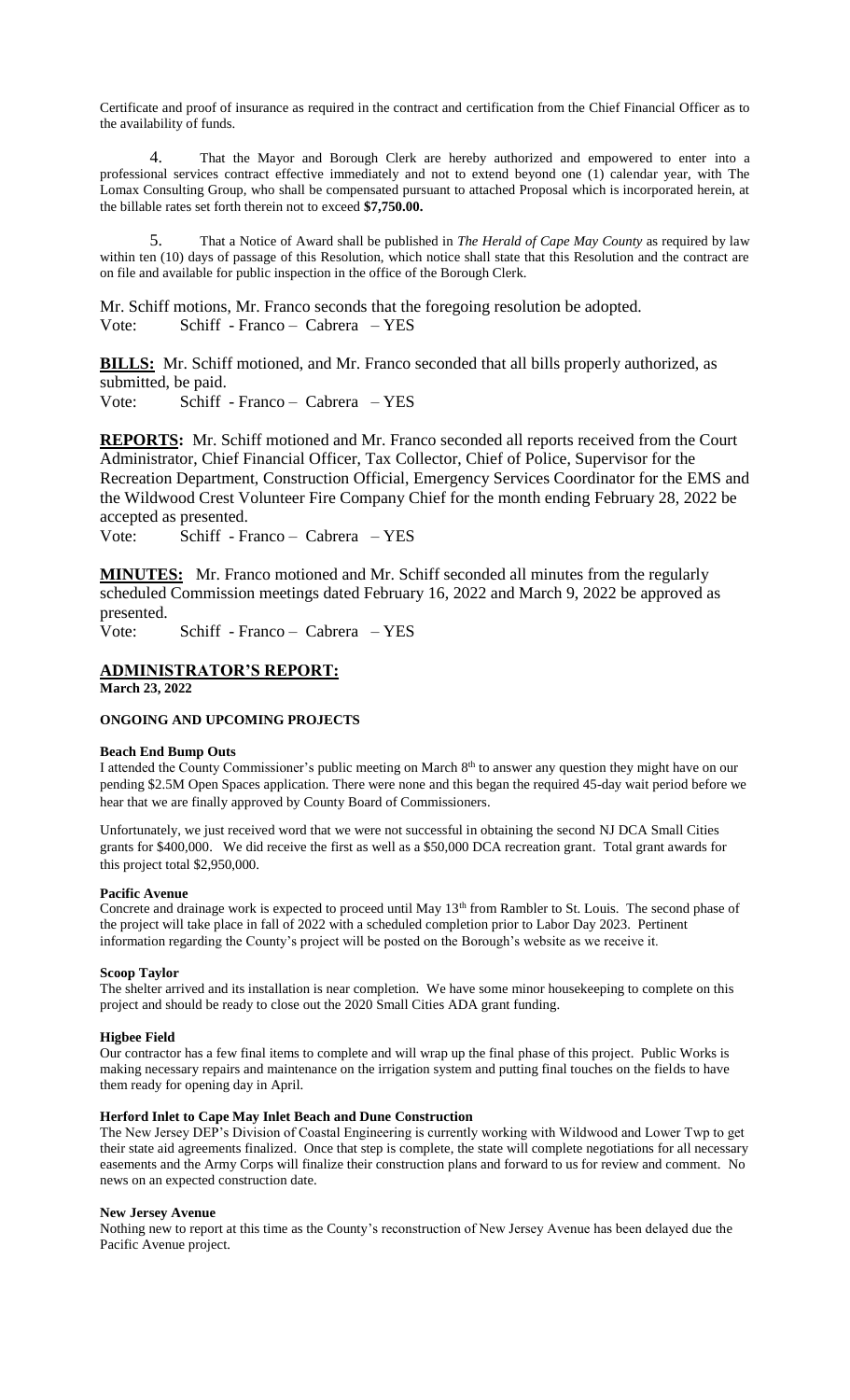### **Sunset Lake- State Channel Dredging**

We are working the NJDOT and our dredging committee to have the State dredge their state channel and have requested that they realign the channel and perhaps partner with us to dredge more of the lake. I have emailed our contact at NJDOT, and Commissioner Franco and I continue to meet with local, state, and federal legislators to solicit their help and support.

#### **CAFRA Applications**

In an on-going effort to remain compliant with the state's Coastal Management Rules, the Borough has been working on 2 separate CAFRA permits. The first permit was submitted and seeks to permit beach patrol storage adjacent to the beach patrol headquarters while the second is still being worked on and would permit the following 5 items:

- Dune and Beach Maintenance Activities
- Bike Path Improvements north of Rambler
- Widening of pedestrian access through dunes north of Rambler
- Old Library site improvements including expanded parking
- Water main looping

We also have authorized Peter Lomax to obtain a Jurisdictional Determination on the Beach Patrol Building as we prepare to renovate the building.

#### **Old Library Renovations**

Renovations are well on their way. The contractor has made steady progress on the interior. Walls are up and plumbing and electrical work is ongoing. Delays in obtaining some materials has been an issue. We will keep you posted on the completion schedule giving this situation.

# **ENGINEER'S REPORT:**

### *Grant Applications*

- 1. FEMA Flood Mitigation Assistance (BRIC)
- $\triangleright$  The Borough is proposing to construct one (1) bayside storm sewer pump station, install bay outfall SCADA control valves and associated storm sewer improvements in the north west section of the Borough.
- $\triangleright$  Our office has met with Jim Rutala to develop the application submission, which is due November 30, 2021.
- 2. Fiscal Year 2022 NJDCA Small Cities Program
- $\triangleright$  The Borough has decided to submit a grant application for ADA beach access improvements-phase 2 (Louisville Avenue to Toledo Road).
- Our office successfully provided the supporting engineering report to Mark Blauer on September 2, 2021.
- $\triangleright$  On Friday, March 18<sup>th</sup>, the Borough was notified that this project was not selected for funding.
- 3. Cape May County Open Space Board Coastal Recreational Enhancements
- The Borough has decided to submit a grant application for ADA beach access improvements-phase 2 (Orchid Road to Jefferson Avenue).
- $\triangleright$  In support of the grant application, our office transmitted the grant application to Cape May County on December 15, 2020.
- The County has indicated preliminary favorability and requested additional information.
- $\triangleright$  The Borough provided a supplemental presentation to the CMCOSB on September 28<sup>th</sup> and a final decision is anticipated in late March, 2022.

# *Capital Projects*

- 1. Pacific Avenue Storm Sewer Improvements and Borough Street Improvements
	- The bid was awarded to Asphalt Paving Systems in the amount of \$5,767,600.00.
	- The Borough has approved a Change Order for improvements on Ocean Avenue and Washington Avenue and various streets.
	- $\triangleright$  All work is complete except for final paving on Ocean Avenue and Washington Avenue. These roadways are scheduled for final surface course paving the week of March 28<sup>th</sup>.
- 2. Fiscal Year 2021 NJDCA Small Cities Program Beach Street End Public Access Improvements Phase 1B
	- The Borough was notified by the NJDCA that a \$400,000.00 grant was allocated for the project.
	- > The project was advertised for public bid on February 9, 2022 and the bid opening occurred on March 16, 2022 at 10:00 a.m.
	- The apparent low bidder was Fred M. Schiavone Construction, Inc. in the amount of \$1,105,814.50.
- 3. Reconstruction of Beach Avenue and Stanton Road
	- The Borough was notified that a grant in the amount of \$155,000.00 was allocated for the reconstruction of Beach Avenue from Crocus Road to Forget-Me-Not Road.
	- $\triangleright$  The Borough has been notified by the NJDOT that a grant in the amount of \$185,000.00 was allocated for the reconstruction of Stanton Road from the Beach to New Jersey Avenue.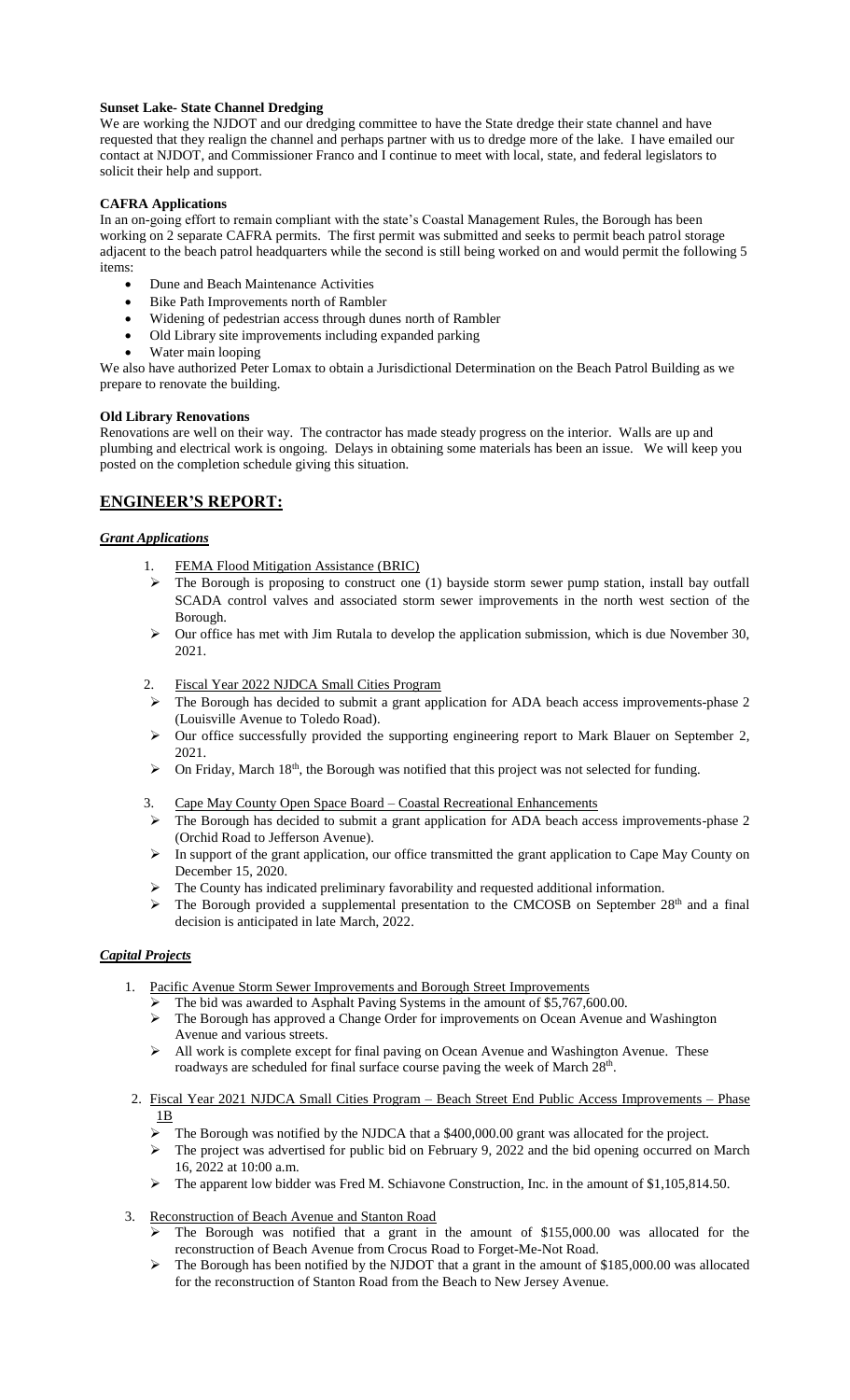- $\triangleright$  The contractor has completed all of the improvements on Beach Avenue and Stanton Road with exception of the paving of Beach Avenue final surface course.
- $\triangleright$  Final paving of Beach Avenue is scheduled for the week of March 28<sup>th</sup>.
- 4. FY2020 NJDCA Small Cities Grant Application-Scoop Taylor Park
	- $\blacktriangleright$  The contract was awarded to Command Company, Inc. in the amount of \$257,750.00.
	- $\triangleright$  All site work has been completed.
	- > The installation of the Gazebo is complete and we are working toward project closeout.
- 5. Beach Street End Public Access Improvements Phase 1
	- The contract was awarded to Fred M. Schiavone Construction, Inc. in the amount of \$1,250,022.60.
	- All work is complete and we are in the process of project closeout.<br>All work is complete and we are in the process of project closeout.
- 6. Fiscal Year 2019 NJDCA Small Cities Program Renovations to the Old Library
	- $\triangleright$  The bid opening occurred on November 24, 2021 and the apparent low bidder was Joseph Porretta Builders, Inc. in the amount of \$1,918,713.00 for the Base Bid, Alternate Bid No. 1 and Alternate Bid No. 2.
	- $\triangleright$  Bi-weekly on site project meetings are occurring with contractor and Borough representation.
	- $\triangleright$  All structural framing, rough electrical, HVAC and plumbing have been completed and finish items are now starting.
- 7. Fiscal Year 2022 NJDOT Municipal Aid Program
	- $\triangleright$  The Borough was notified by the NJDOT that the \$196,025.00 was allocated for the Reconstruction of Syracuse Avenue.
	- Syracuse Avenue.<br>
	Solur office provided a proposal to the Borough on December 7, 2021 and upon authorization, we will begin work.
	- $\triangleright$  Survey is complete and base mapping is in progress.

Dave McWilliams, New Jersey Avenue, inquired about the average cost of the street ends and the Engineer indicated that during Phase I the cost was approximately \$175,000 per street end and now approximately \$200,000 per street end. Mr. McWilliams then inquired about the beach boxes and when is too many to be on the beaches. The Mayor and Asst. Recreation Supervisor added that it is well received, and they sell out every year. There were approximately 400 doors and they just added 60 more. Commissioner Schiff added that when the configuration was changed to perpendicular to the ocean, it doesn't seem overcrowded, and it is much easier to navigate. He commended the Recreation Department on their efforts. Also, the boxes are now clustered between streets. The impending dune system must also be considered in the future with beach box placement.

### **CORRESPONDENCE:**

Dave McWilliams, New Jersey Avenue, inquired about the fireworks ordinance recently introduced and the Solicitor indicated that it is only regulated to borough properties (beach and parks) and not on personal property. The Chief of Police added that our fire department has responded to multiple fires in the dunes and this ordinance will allow for enforcement.

### **PUBLIC COMMENTARY**: N/A

### **DISCUSSION:**

### **NEW BUSINESS-**

-Hot Dog Vending: The Mayor indicated there was a request for hot dog vending and that we haven't had an active one since 2013.

Things to consider per the Borough Code: Section 40-32 (Regulations)

K. No vending unit shall the exclusive right to any location, nor shall it be permitted to operate in any congested area where the operation of the same might unreasonably impede the public movement.

R. No vending unit shall be permitted on property owned by the borough, except for sidewalks and streets, in the manner as regulated above.

### Section 40-33 (Rotation of vending units)

...Each vending unit shall be allowed to remain in a designated location only one (1) calendar day at a time and must move to the next succeeding numbered location the next calendar day.

Moreover, any license(s) for hotdog vending would have to be provided in an equitable manner and the borough would need Green Acres approval to approve any lease in any of the parks.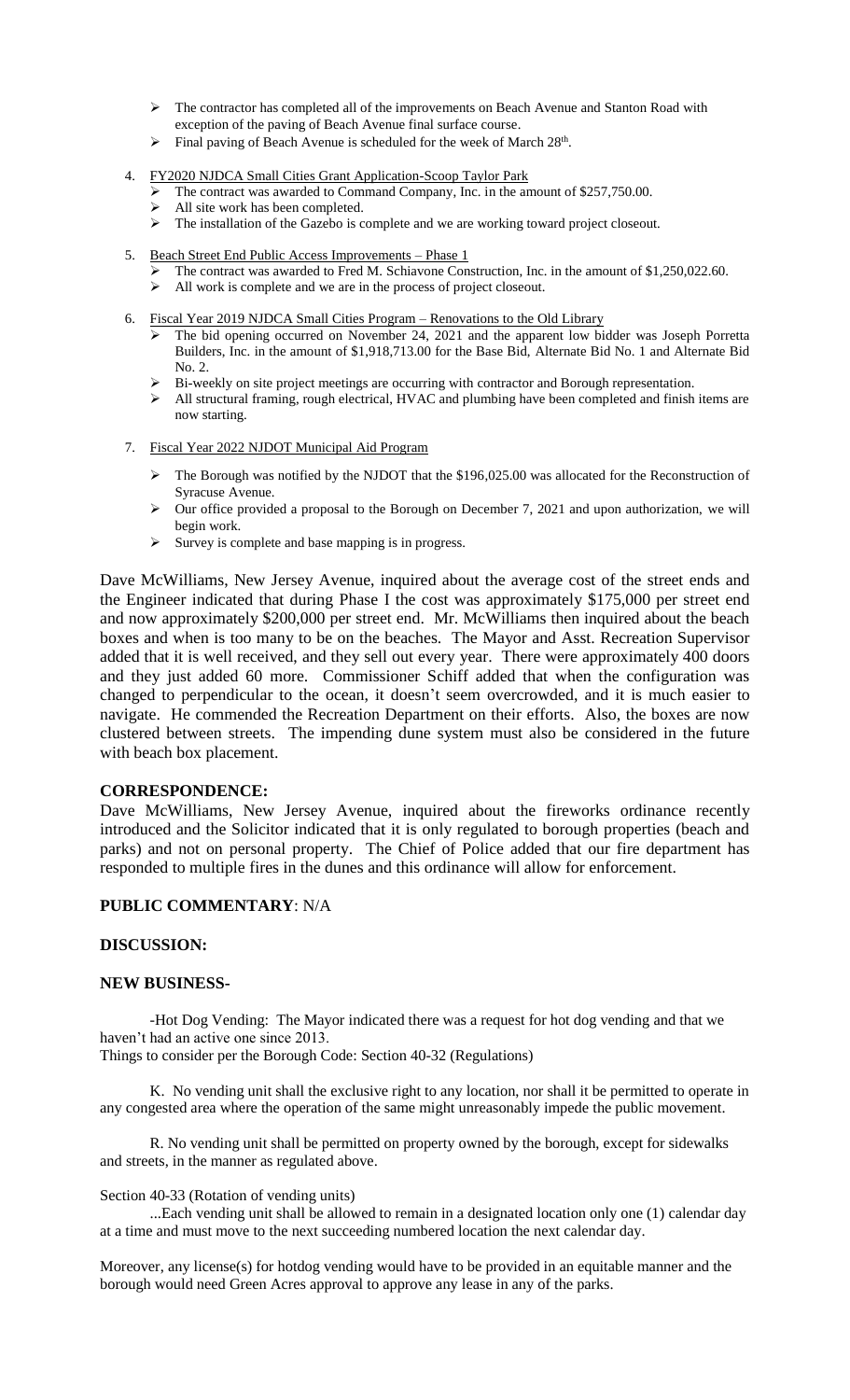The Solicitor added that it could be bid out and that no location can be used if within 200 feet of another food establishment. It was determined much more research is needed to move forward. The mayor asked that it be moved to Old Business for next meeting.

# **OLD BUSINESS –**

-Back Beach Excavation: The area in question is from Rambler Road to Jefferson Avenue in the low-lying areas west of the dunes. There were discussions with the State using a permit for USACE project to include moving sand to the back beaches, but the DEP has not weighed in yet. The Engineer indicated he would provide a survey and an estimate on construction. They agreed to hold off for the time being on moving forward.

-Office Moves: The Chief indicated that a report would be forthcoming.

-NJ Lots / All Borough lots – costs vision: The Tax Assessor provided a list of Borough lots that were cumulatively valued at slightly below \$3,000,000 and if the Borough wanted to sell any or keep since the market is prime. The Commissioners agreed to move forward with selling the lot at Rosemary and Seaview avenues. This sale will be in accordance with NJ Open Public Contracts Law.

# -**Proposed Floodplain Ordinance – April 2 nd at 11:00 am at Crest Pier**

# **-Vision for Old Library – Lease specs to be provided shortly.**

-**Washington Avenue Flooding Issues:** No movement.

-**Flood Mitigation**: Ties in with Proposed Floodplain Ordinance.

-**Referendum permitting one consumption liquor license in business zone:** No movement.

-**Park Blvd. Pumping Station- application for FEMA Pre Disaster Mitigation Pump Stations:** No movement, but this will be addressed at the Proposed Bulkhead Ordinance presentation.

# **PUBLIC COMMENTARY:**

Commissioner Comments:

Commissioner Schiff – asked his department heads to give an update on their respective departments. Chief Lloyd spoke about monthly number of calls, call types, arrests, etc as well motor vehicle thefts on the rise, Distracted Driving Grant, Community Outreach Program, Class II officers, and the reaccreditation process.

Fire Chief Ron Harwood spoke about EMS calls, Fire Department calls, Fire Prevention violations, OEM assignments completed, and State Housing.

Commissioner Schiff indicated that Chief Johnson of the beach patrol will be at the next meeting to give a run down as well. Lastly, he thanked Francine for all the hard work on the budget.

Commissioner Franco thanked Joe Bond and the department of Public Works for their hard work on the court room renovations and to Francine for her hard work on the budget.

Mayor Cabrera added that we were designate a Healthy Town again and the Mayor's wellness walk will be May 14<sup>th</sup> at 8:30 a.m. He also thanked the Chief Financial Officer and all department heads for the their work on the budget. The borough is proud to have invested in the employees, infrastructure and our surplus is strong.

Hearing nothing further, THE CLERK READS THE FOLLOWING RESOLUTION BY TITLE:

RESOLUTION NO. 22-150 **RESOLUTION OF THE BOARD OF COMMISSIONERS OF THE BOROUGH OF WILDWOOD CREST AUTHORIZING EXECUTIVE/CLOSED SESSION IN ACCORDANCE WITH THE PROVISIONS OF THE OPEN PUBLIC MEETINGS ACT, SPECIFICALLY N.J.S.A. 10:4-12(B)**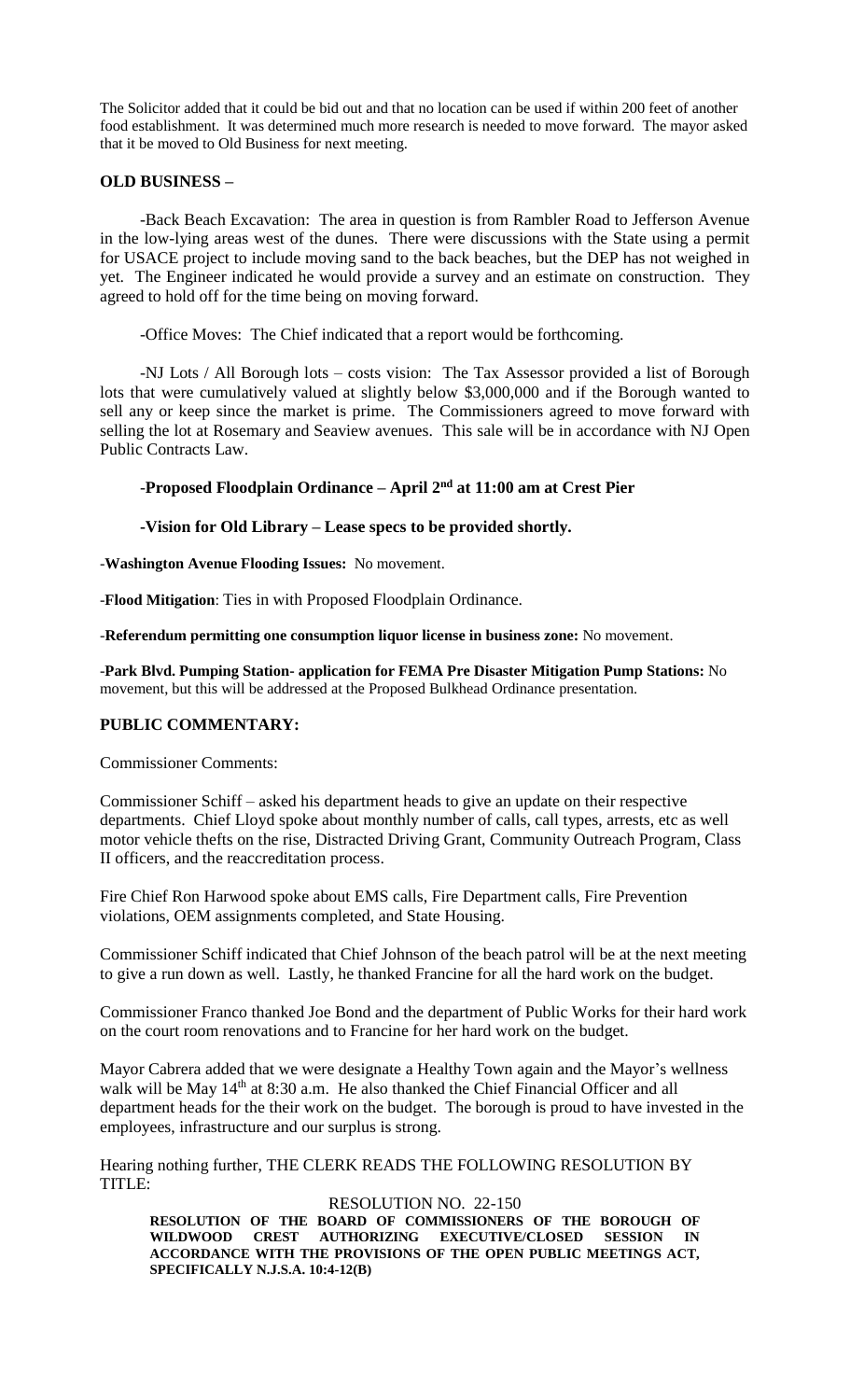**WHEREAS**, the Open Public Meetings Act (N.J.S.A. 10:4-6 et. seq.) requires all meetings of the Board of Commissioners of the Borough of Wildwood Crest to be held in public, except that N.J.S.A. 10:4-12(b) sets forth nine (9) types of matters that may lawfully be discussed in "Executive or Closed Session," i.e., without the public being permitted to attend; and

**WHEREAS**, the Board of Commissioners of the Borough of Wildwood Crest has determined that one (1) issue(s) is/are permitted by N.J.S.A. 10:4-12(b) to be discussed without the public in attendance to be discussed during the Executive or Closed Session to be held on **Wednesday, March 9, 2022** at **9:30 A.M**.; and

**WHEREAS**, the nine (9) exceptions to public meetings set forth in N.J.S.A. 10:4-12(b) are listed below, and next to each exception is a box within which the number of issues to be privately discussed that fall within that exception shall be written, and after each exception is a space where additional information that will disclose as much information about the discussion as possible without undermining the purpose of the exception shall be written:

> \_\_\_\_\_\_\_ **"(1) Any matter which, by express provision of Federal law, State statute or rule of court shall be rendered confidential or excluded from public discussion."** The legal citation to the provision(s) at issue is: \_\_\_\_\_\_\_\_\_\_\_\_\_\_\_\_\_\_\_\_\_\_\_\_\_\_\_\_\_\_\_\_\_\_\_\_\_\_\_\_\_ and the nature of the matter, described as specifically as possible without undermining the need for confidentiality is\_\_\_\_\_\_\_\_\_\_\_\_\_\_\_\_\_\_\_\_\_\_\_\_\_\_\_\_\_\_\_\_\_\_\_\_\_\_\_\_\_\_\_\_\_\_\_\_\_\_\_\_

\_\_\_\_\_\_\_\_ **"(2) Any matter in which the release of information would impair a right to receive funds from the state or federal government."** The nature of the matter, described as specifically as possible without undermining the need for confidentiality is \_\_\_\_\_\_\_\_\_\_\_\_\_\_\_\_\_\_\_\_\_\_\_\_\_\_\_\_\_\_\_\_\_\_\_\_\_\_\_\_\_\_\_\_\_\_\_\_\_\_\_\_

\_\_\_\_\_\_\_\_ **"(3) Any material the disclosure of which constitutes an unwarranted invasion of individual privacy such as any records, data, reports, recommendations, or other personal material of any educational, training, social service, medical, health, custodial, child protection, rehabilitation, legal defense, welfare, housing, relocation, insurance and similar program or institution operated by a public body pertaining to any specific individual admitted to or served by such institution or program, including but not limited to information relative to the individual's personal and family circumstances, and any material pertaining to admission, discharge, treatment, progress or condition of any individual, unless the individual concerned (or, in the case of a minor or incompetent, his guardian) shall request in writing that the same be disclosed publicly."** The nature of the matter, described as specifically as possible without undermining the need for confidentiality is \_\_\_\_\_\_\_\_\_\_\_\_\_\_\_\_\_\_\_\_\_\_\_\_\_\_\_\_\_\_\_\_\_\_\_\_\_\_\_\_\_

\_\_\_x\_\_\_\_ **"(4) Any collective bargaining agreement, or the terms and conditions of which are proposed for inclusion in any collective bargaining agreement, including the negotiation of terms and conditions with employees or representatives of employees of the public body."** The collective bargaining contract(s) discussed are between the Borough and employees of the public body.

> \_\_\_\_\_\_\_\_ **"(5) Any matter involving the purchase, lease or acquisition of real property with public funds, the setting of bank rates or investment of public funds where it could adversely affect the public interest if discussion of such matters were disclosed."** The nature of the matter, described as specifically as possible without undermining the need for confidentiality is \_\_\_\_\_\_\_\_\_\_\_\_\_\_\_\_\_\_\_\_\_\_\_\_

> \_\_\_\_\_\_\_\_ **"(6) Any tactics and techniques utilized in protecting the safety and property of the public provided that their disclosure could impair such protection. Any investigations of violations or possible violations of the law."** The nature of the matter, described as specifically as possible without undermining the need for confidentiality is \_\_\_\_\_\_\_\_\_\_\_\_\_\_\_\_\_\_\_\_\_\_\_\_\_\_\_\_\_\_\_\_\_\_\_\_\_\_\_\_\_\_\_\_\_\_\_\_\_\_\_\_

> \_\_\_\_\_\_\_\_ **"(7) Any pending or anticipated litigation or contract negotiation in which the public body is or may become a party. Any matters falling within the attorney-client privilege, to the extent that confidentiality is required in order for the attorney to exercise his ethical duties as a**  lawyer." The parties to and docket numbers of each item of litigation and/or the parties to each contract discussed and the nature of the discussion, described as specifically as possible without undermining the need for confidentiality is potential contract negotiations and more specifically is potential \_\_\_\_\_\_\_\_\_\_\_\_\_\_\_.

> \_\_\_\_\_\_\_\_\_ **"(8) Any matter involving the employment, appointment, termination of employment, terms and conditions or employment, evaluation of the performance, promotion or disciplining of any specific prospective public officer or employee or current public officer or employee employed or appointed by the public body, unless all individual employees or appointees whose rights could be adversely affected request, in writing, that such matter or matters be discussed at a public meeting."** Subject to the balancing of the public's interest and the employee's privacy rights under *South Jersey Publishing Co. v. New Jersey Expressway Authority*, 124 N.J. 478, the employee(s) and nature of the discussion, described as specifically as possible without undermining the need for confidentiality are \_